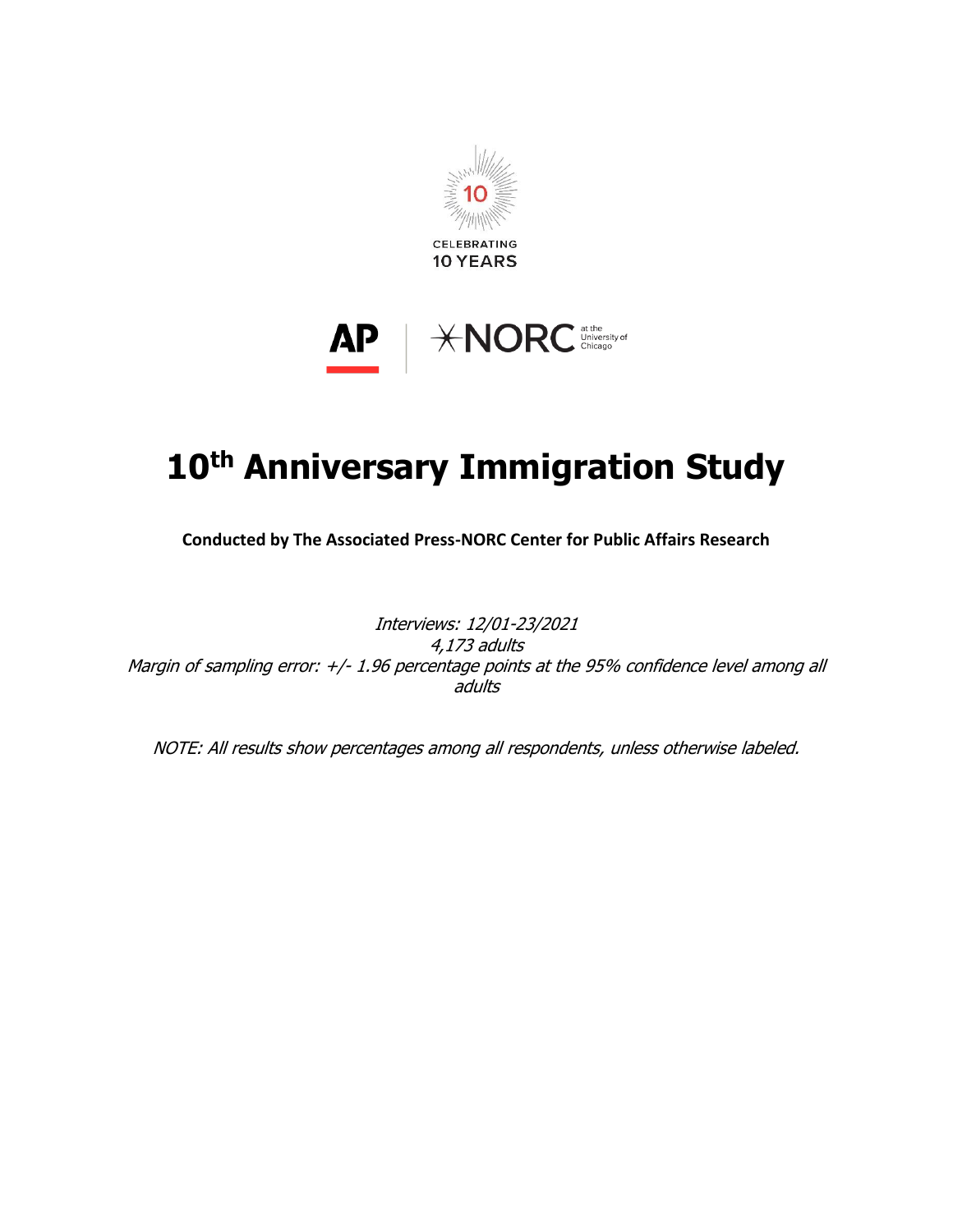# **USID. How important is each of the following to the United States' identity as a nation?**

# **[GRID ITEMS RANDOMIZED]**

|                          | <b>Extremely</b> |           |           |                   | Not very/  |                  |                         |                          |              |
|--------------------------|------------------|-----------|-----------|-------------------|------------|------------------|-------------------------|--------------------------|--------------|
| AP-NORC                  | / very           |           |           |                   | not at all |                  | Not                     |                          | <b>SKP</b>   |
| 12/01-23/2021            | important        | Extremely | Very      | <b>Moderately</b> | important  | Not very         | important               |                          | $\sqrt{2}$   |
| $N = 4,173$              | <b>NET</b>       | important | important | important         | <b>NET</b> | important        | at all                  | DK                       | <b>REF</b>   |
| A shared                 |                  |           |           |                   |            |                  |                         |                          |              |
| American                 |                  |           |           |                   |            |                  |                         |                          |              |
| culture and set          | 64               | 31        | 33        | 27                | 9          | $\boldsymbol{6}$ | 3                       | $\ast$                   | $\mathbf{1}$ |
| of values                |                  |           |           |                   |            |                  |                         |                          |              |
| The ability of           |                  |           |           |                   |            |                  |                         |                          |              |
| people living            |                  |           |           |                   |            |                  |                         |                          |              |
| here to get good         |                  |           |           |                   |            |                  |                         |                          |              |
| jobs and achieve         | 79               | 40        | 38        | 16                | 4          | 3                | $\overline{2}$          | $\overline{\phantom{a}}$ | 1            |
| the American             |                  |           |           |                   |            |                  |                         |                          |              |
| dream                    |                  |           |           |                   |            |                  |                         |                          |              |
| A culture                |                  |           |           |                   |            |                  |                         |                          |              |
|                          |                  |           |           |                   |            |                  |                         |                          |              |
| grounded in<br>Christian | 43               | 22        | 20        | 26                | 31         | 14               | 17                      | $\ast$                   | $\mathbf{1}$ |
|                          |                  |           |           |                   |            |                  |                         |                          |              |
| religious beliefs        |                  |           |           |                   |            |                  |                         |                          |              |
| The ability of           |                  |           |           |                   |            |                  |                         |                          |              |
| people to come           |                  |           |           |                   |            |                  |                         |                          |              |
| from other               |                  |           |           |                   |            |                  |                         |                          |              |
| places in the            | 60               | 28        | 32        | 29                | 10         | $\boldsymbol{6}$ | $\overline{\mathbf{4}}$ |                          | 1            |
| world to escape          |                  |           |           |                   |            |                  |                         |                          |              |
| violence and             |                  |           |           |                   |            |                  |                         |                          |              |
| persecution              |                  |           |           |                   |            |                  |                         |                          |              |
| The ability of           |                  |           |           |                   |            |                  |                         |                          |              |
| people to come           |                  |           |           |                   |            |                  |                         |                          |              |
| from other               |                  |           |           |                   |            |                  |                         |                          |              |
| places in the            | 57               | 25        | 32        | 30                | 12         | 8                | $\overline{4}$          | $\overline{\phantom{a}}$ | $\mathbf{1}$ |
| world to find            |                  |           |           |                   |            |                  |                         |                          |              |
| economic                 |                  |           |           |                   |            |                  |                         |                          |              |
| opportunities            |                  |           |           |                   |            |                  |                         |                          |              |
| The mixing of            |                  |           |           |                   |            |                  |                         |                          |              |
| cultures and             |                  |           |           |                   |            |                  |                         |                          |              |
| values from              | 59               | 28        | 31        | 29                | 12         | 8                | $\overline{4}$          | $\overline{\phantom{a}}$ | $\mathbf{1}$ |
| around the               |                  |           |           |                   |            |                  |                         |                          |              |
| world                    |                  |           |           |                   |            |                  |                         |                          |              |
| Individual               |                  |           |           |                   |            |                  |                         |                          |              |
| liberties and            |                  |           |           |                   |            |                  |                         |                          |              |
| freedoms as              | 81               | 52        | 29        | 14                | 4          | $\overline{2}$   | $\overline{2}$          | $\overline{\phantom{a}}$ | $\mathbf{1}$ |
| defined by the           |                  |           |           |                   |            |                  |                         |                          |              |
| Constitution             |                  |           |           |                   |            |                  |                         |                          |              |
| A culture                | 36               | 15        | 21        | 34                | 29         | 18               | 11                      | $\ast$                   | $\mathbf{1}$ |
| established by           |                  |           |           |                   |            |                  |                         |                          |              |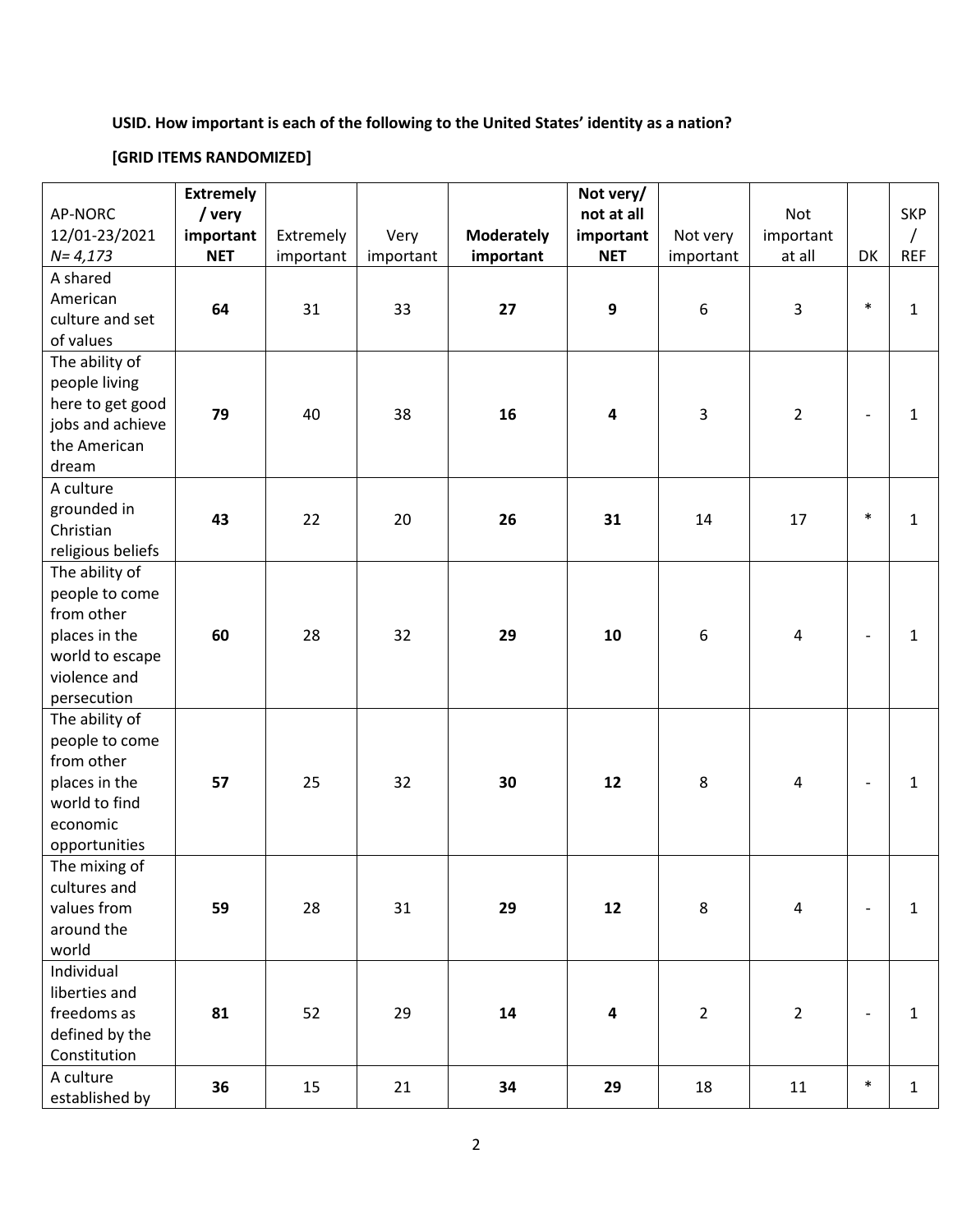| the country's<br>early European<br>immigrants    |    |    |    |    |   |   |        |
|--------------------------------------------------|----|----|----|----|---|---|--------|
| A fair judicial<br>system and the<br>rule of law | 86 | 61 | 25 | 10 | 3 |   |        |
| A democratically<br>elected<br>government        | 76 | 51 | 25 | 15 | 9 | 4 | $\ast$ |

**DIV7. The United States has a diverse population, with people of many different races, ethnicities, religions, and backgrounds. Do you think this diversity makes the country…?**

**[HALF SAMPLE ASKED RESPONSE OPTIONS IN REVERSE ORDER]**

|                                     | AP-NORC       |
|-------------------------------------|---------------|
|                                     | 12/01-23/2021 |
| <b>Much/Moderately stronger NET</b> | 66            |
| Much stronger                       | 39            |
| Moderately stronger                 | 28            |
| Neither stronger nor weaker         | 25            |
| Much/Moderately weaker NET          | 8             |
| Moderately weaker                   | 5             |
| Much weaker                         | 3             |
| <b>DON'T KNOW</b>                   |               |
| SKIPPED/REFUSED                     | $\ast$        |

*N= 4,173*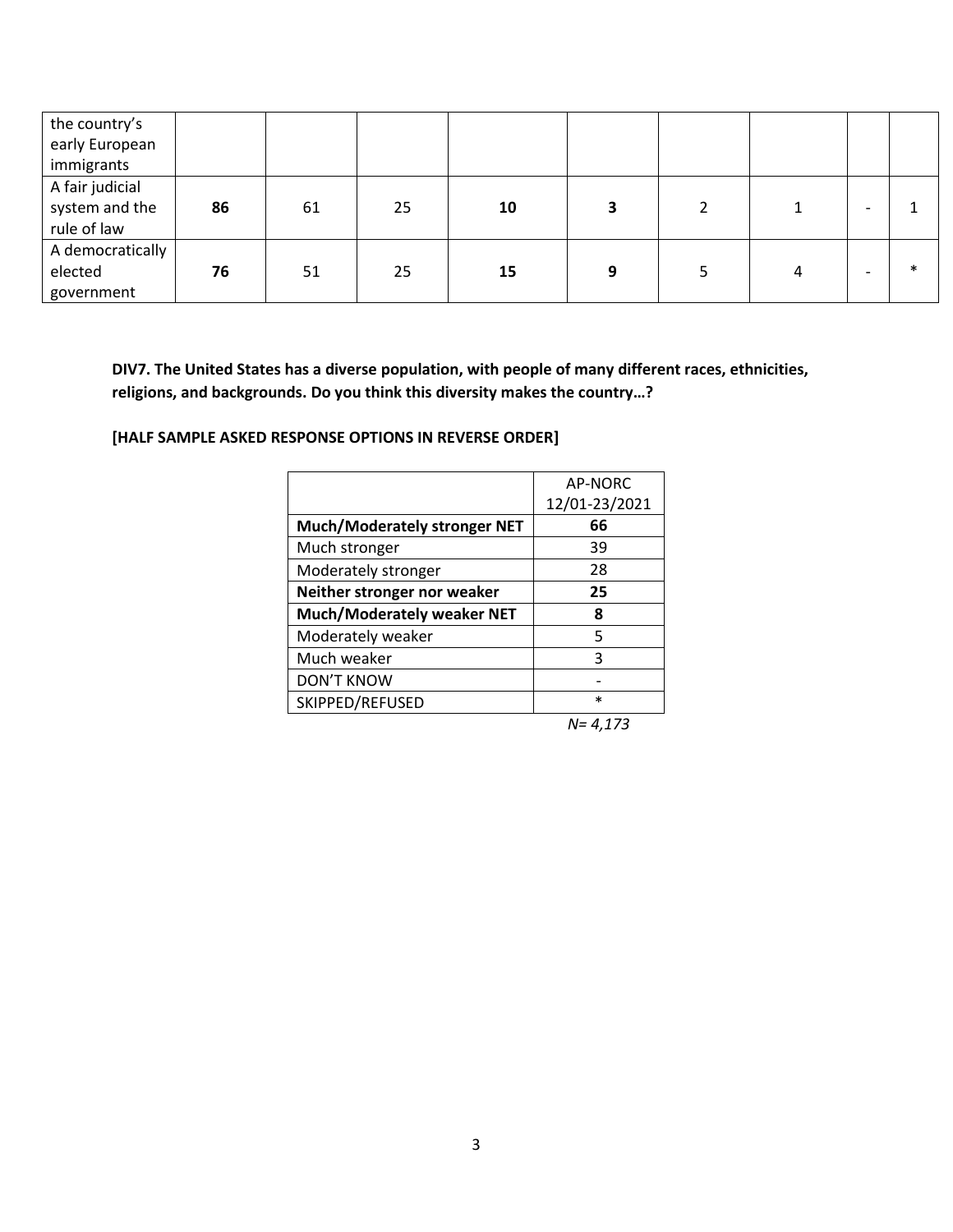# **PARTY. Now, which party do you trust to do a better job:**

| AP-NORC                                            | The         | The       |              |         |        | <b>SKP</b>   |
|----------------------------------------------------|-------------|-----------|--------------|---------|--------|--------------|
| 12/01-23/2021                                      | Republicans | Democrats | Both equally | Neither | DK     | /REF         |
| Handling the economy<br>and jobs                   | 34          | 25        | 19           | 20      |        | $\mathbf{1}$ |
| Protecting freedom of<br>speech                    | 30          | 27        | 23           | 19      |        | $\mathbf{1}$ |
| Protecting freedom of<br>religion                  | 31          | 25        | 24           | 20      |        | $\mathbf{1}$ |
| Ensuring equal treatment<br>for all Americans      | 24          | 32        | 20           | 23      | $\ast$ | $\mathbf{1}$ |
| <b>Representing America's</b><br>national identity | 29          | 26        | 22           | 23      |        | $\mathbf{1}$ |
| Managing the federal<br>government                 | 28          | 26        | 19           | 26      |        | $\mathbf{1}$ |
| Handling immigration                               | 33          | 28        | 15           | 24      |        | $\mathbf{1}$ |
| Handling border security                           | 37          | 21        | 18           | 23      |        | $\mathbf{1}$ |
| Handling law enforcement                           | 34          | 22        | 20           | 23      |        | $\mathbf{1}$ |
| Handling election<br>administration                | 26          | 29        | 19           | 26      |        | 1            |

# **[HALF SAMPLE SHOWN DEMOCRATS FIRST, HALF REPUBLICANS FIRST; GRID ITEMS RANDOMIZED]**

*N= 4,173*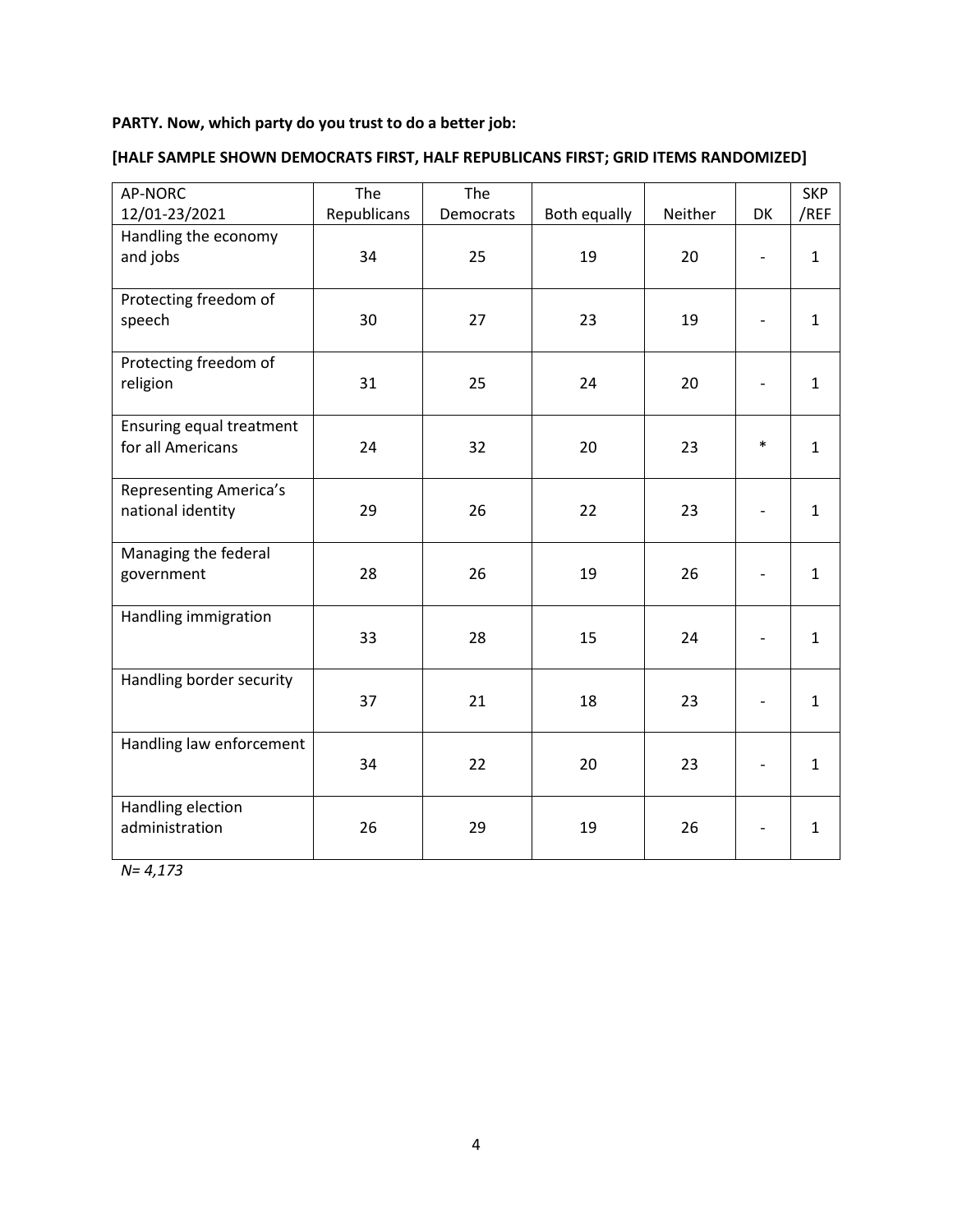**IMM1. Thinking about immigration, do you think the number of immigrants to the U.S. should be increased, remain the same, or reduced?**

|                              | AP-NORC       |
|------------------------------|---------------|
|                              | 12/01-23/2021 |
| Increased a lot/a little NET | 25            |
| Increased a lot              | 10            |
| Increased a little           | 14            |
| Remain the same as it is     | 39            |
| Reduced a little/a lot NET   | 36            |
| Reduced a little             | 16            |
| Reduced a lot                | 19            |
| <b>DON'T KNOW</b>            | $\ast$        |
| SKIPPED/REFUSED              | 1             |
|                              |               |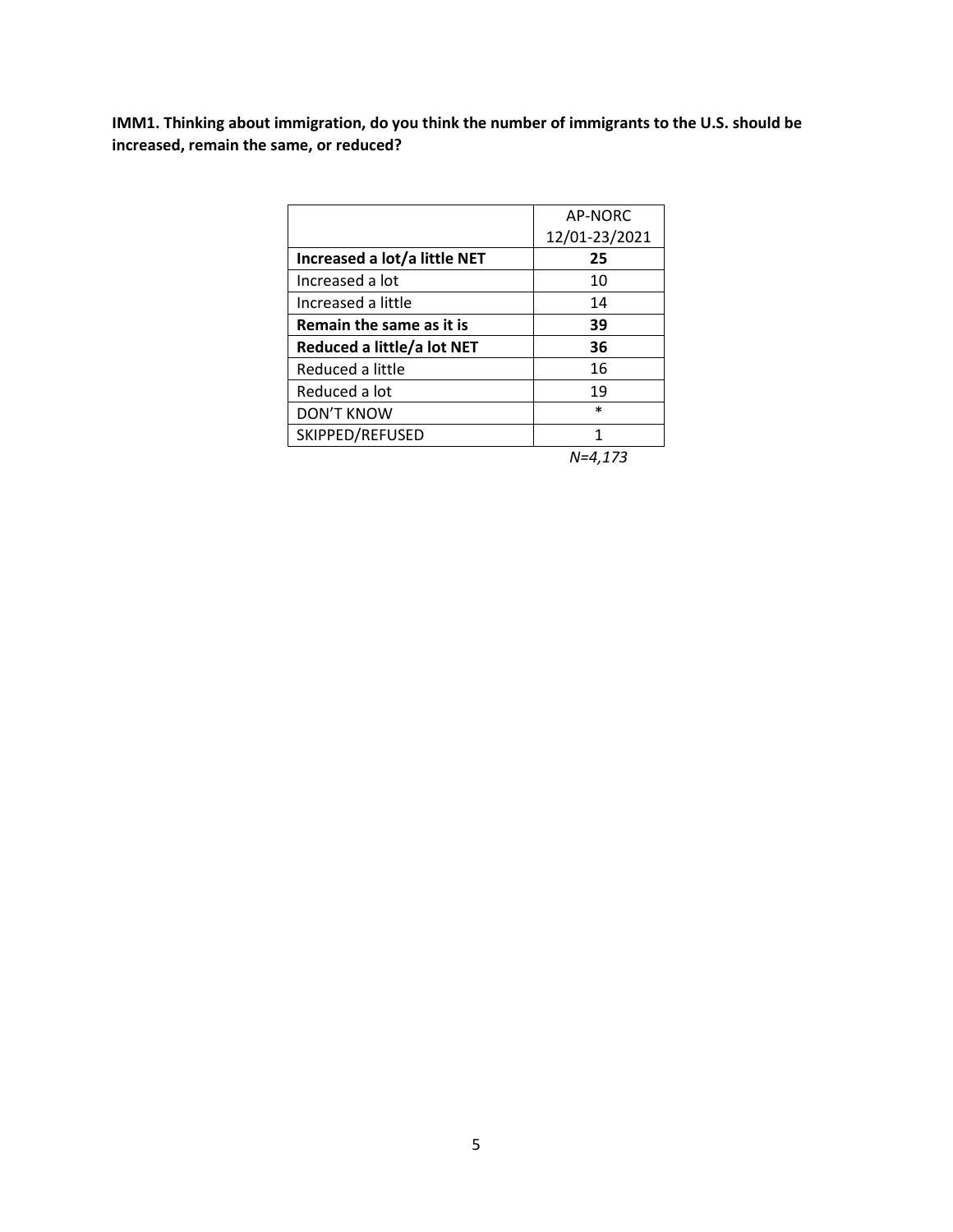**IMM2. Do you favor, oppose, or neither favor nor oppose a policy to reject immigration applications from people who do not have the financial resources to live in the country without receiving government benefits?**

|                                     | AP-NORC       |
|-------------------------------------|---------------|
|                                     | 12/01-23/2021 |
| Strongly/somewhat favor NET         | 37            |
| Strongly favor                      | 19            |
| Somewhat favor                      | 19            |
| Neither favor nor oppose            | 35            |
| <b>Strongly/somewhat oppose NET</b> | 27            |
| Somewhat oppose                     | 15            |
| Strongly oppose                     | 12            |
| <b>DON'T KNOW</b>                   | $\ast$        |
| SKIPPED/REFUSED                     | $\ast$        |
|                                     | $N=4,173$     |

## **[HALF SAMPLE ASKED RESPONSE OPTIONS IN REVERSE ORDER]**

**IMM3. Do you favor, oppose, or neither favor nor oppose providing a way for immigrants who were brought to the United States illegally as children to stay legally?**

## **[HALF SAMPLE ASKED RESPONSE OPTIONS IN REVERSE ORDER]**

|                                     | AP-NORC       |
|-------------------------------------|---------------|
|                                     | 12/01-23/2021 |
| <b>Strongly/somewhat favor NET</b>  | 51            |
| Strongly favor                      | 27            |
| Somewhat favor                      | 24            |
| Neither favor nor oppose            | 26            |
| <b>Strongly/somewhat oppose NET</b> | 22            |
| Somewhat oppose                     | 12            |
| Strongly oppose                     | 11            |
| <b>DON'T KNOW</b>                   | $\ast$        |
| SKIP/REFUSED                        |               |
|                                     |               |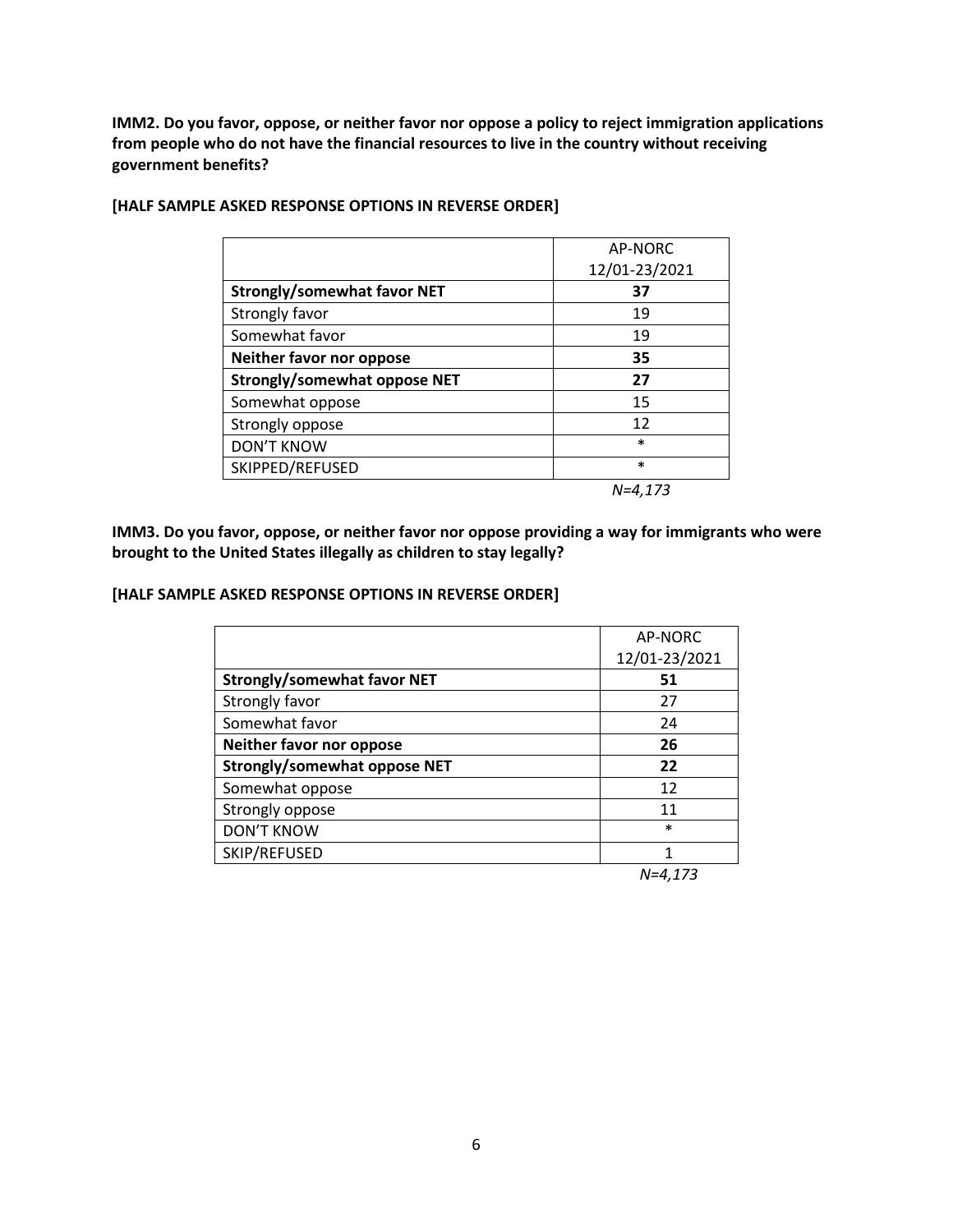**CHILDREN. Thinking about unaccompanied children apprehended at the U.S.-Mexico border who are waiting for an immigration hearing, would you say each of the following policies is acceptable, unacceptable, or neither acceptable nor unacceptable?**

| AP-NORC<br>12/01-23/2021                                                            |            |              | Neither acceptable |        | <b>SKP</b>   |
|-------------------------------------------------------------------------------------|------------|--------------|--------------------|--------|--------------|
| $N=4,173$                                                                           | Acceptable | Unacceptable | nor unacceptable   | DK     | <b>REF</b>   |
| Placing them in camps<br>within the U.S. near their<br>point of entry               | 32         | 43           | 25                 | $\ast$ | $\ast$       |
| Placing them with<br>relatives living in the U.S.<br>if they can be found           | 69         | 17           | 13                 |        | $\mathbf{1}$ |
| Enrolling them in public<br>schools                                                 | 53         | 27           | 19                 | $\ast$ | $\mathbf{1}$ |
| Providing them with<br>health care through a<br>government program like<br>Medicaid | 53         | 27           | 19                 | $\ast$ | $\ast$       |
| Providing them with other<br>government benefits like<br>food stamps or SNAP        | 48         | 31           | 20                 | $\ast$ |              |
| Deporting them to their<br>country of origin                                        | 43         | 32           | 24                 | $\ast$ |              |

# **[GRID ITEMS RANDOMIZED, ANCHOR FOOD STAMPS AFTER MEDICAID]**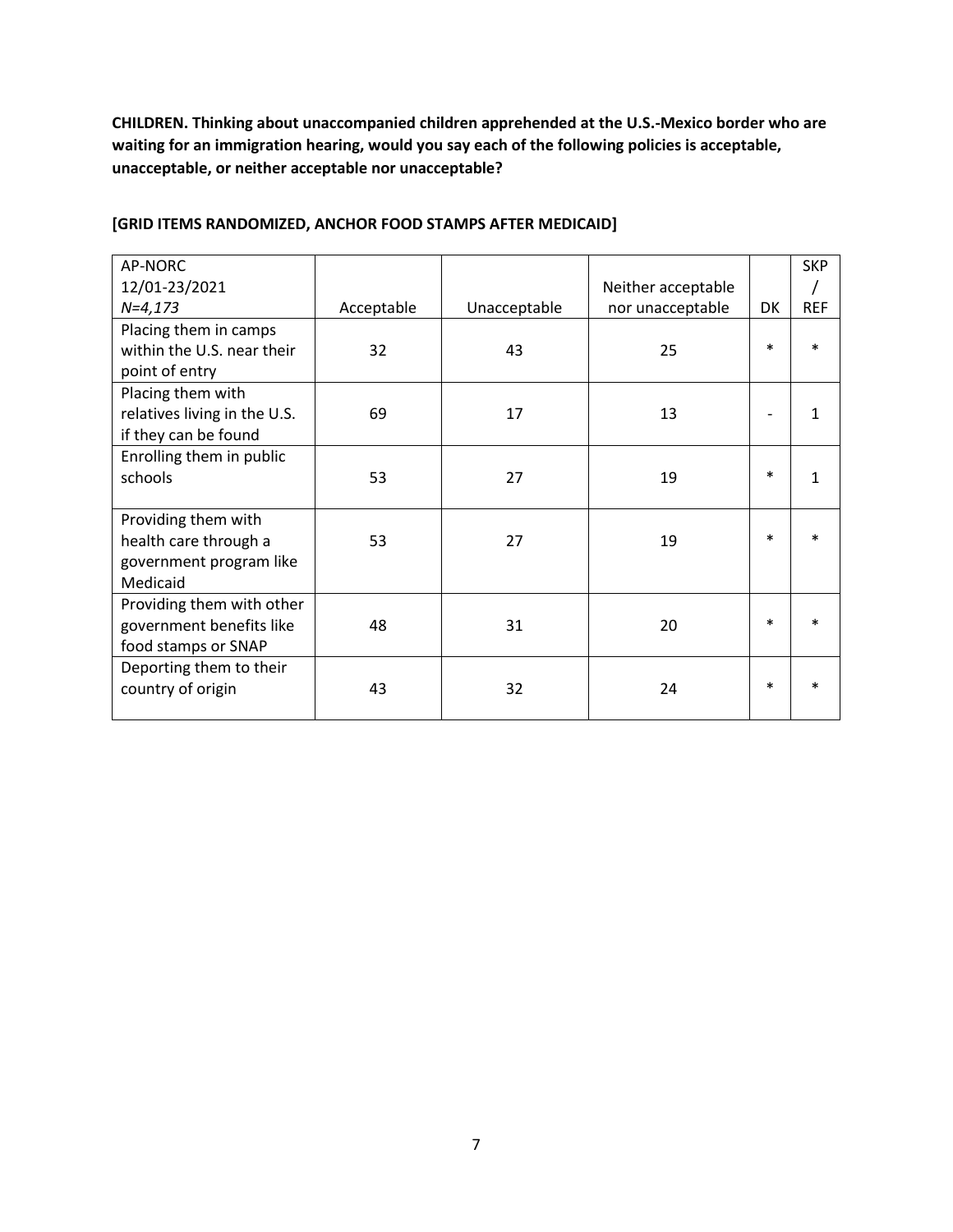**IMPACT1. In general, would you say immigrants have a major impact, a minor impact, or no impact at all on each of the following?**

## **[GRID ITEMS RANDOMIZED]**

| AP-NORC          |                |                |                  |        |            |
|------------------|----------------|----------------|------------------|--------|------------|
| 12/01-23/2021    |                |                |                  |        | SKP/       |
| $N=4,173$        | A major impact | A minor impact | No impact at all | DK     | <b>REF</b> |
| Your local       |                |                |                  |        |            |
| community        | 36             | 43             | 20               | $\ast$ | $\ast$     |
|                  |                |                |                  |        |            |
| Your state       | 47             | 40             | 13               | $\ast$ | $\ast$     |
|                  |                |                |                  |        |            |
| The country as a |                |                |                  |        |            |
| whole            | 63             | 28             | 9                | $\ast$ | $\ast$     |
|                  |                |                |                  |        |            |

## *If selected major or minor impact in IMPACT1*

**IMPACT2. Would you say the impact that immigrants have on each of the following is mostly positive, mostly negative, or neither positive nor negative?**

| AP-NORC                                  |                 |                 | Neither positive |        | <b>SKP</b> |
|------------------------------------------|-----------------|-----------------|------------------|--------|------------|
| 12/01-23/2021                            | Mostly positive | Mostly negative | nor negative     | DK     | /REF       |
| Your local<br>community<br>$(N=3,324)$   | 45              | 22              | 32               | $\ast$ |            |
|                                          |                 |                 |                  |        |            |
| Your state<br>$(N=3,659)$                | 43              | 26              | 31               | $\ast$ |            |
| The country as a<br>whole<br>$(N=3,818)$ | 42              | 30              | 27               | $\ast$ |            |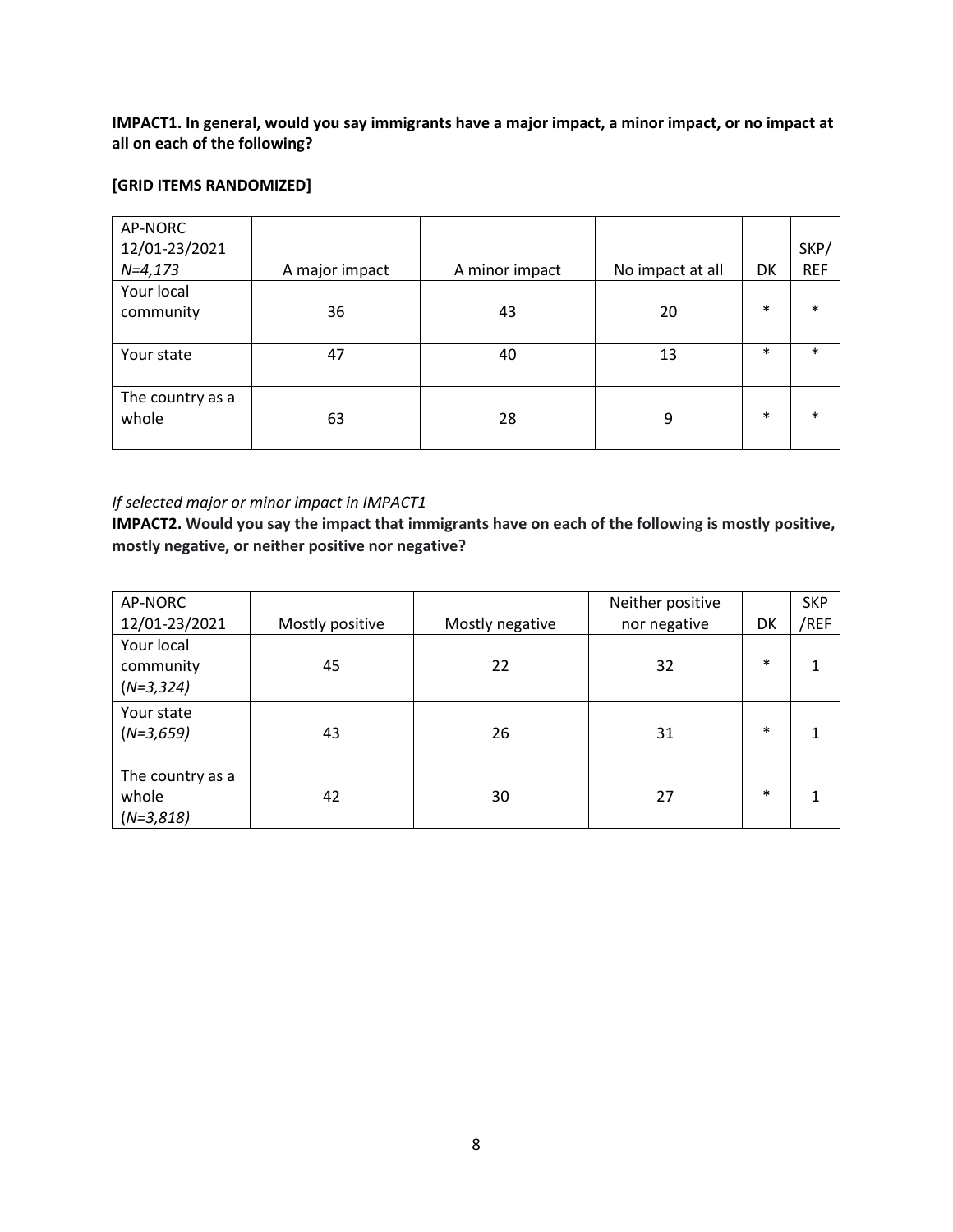# **IMM7. How much of a priority should each of the following be for the federal government?**

# **[GRID ITEMS RANDOMIZED]**

| AP-NORC                                  |          |            |          |        |              |
|------------------------------------------|----------|------------|----------|--------|--------------|
| 12/01-23/2021                            | A high   | A moderate | A low    |        | SKP/         |
| $N=4,173$                                | priority | priority   | priority | DK     | <b>REF</b>   |
| Increasing security at the U.S.-Mexico   |          |            |          |        |              |
| border                                   | 52       | 32         | 16       | $\ast$ | $\mathbf{1}$ |
| Providing a way for immigrants living in |          |            |          |        |              |
| the U.S. illegally to stay legally       | 32       | 37         | 30       | $\ast$ | 1            |
| Deporting immigrants living in the U.S.  |          |            |          |        |              |
| illegally                                | 39       | 33         | 26       | $\ast$ | 1            |
| Penalizing companies that hire           |          |            |          |        |              |
| immigrants living in the U.S. illegally  | 41       | 31         | 27       | $\ast$ | $\mathbf{1}$ |
| Expanding guest worker programs that     |          |            |          |        |              |
| give a temporary visa to immigrants who  |          |            |          |        |              |
| want to work legally in the U.S.         | 40       | 43         | 16       | $\ast$ | $\mathbf{1}$ |
| Strengthening policies to prevent        |          |            |          |        |              |
| immigrants from overstaying their visas  | 45       | 37         | 17       | $\ast$ | $\mathbf{1}$ |
| Working with state governments to        |          |            |          |        |              |
| identify and remove immigrants here      |          |            |          |        |              |
| illegally                                | 39       | 33         | 27       | $\ast$ | 1            |
| Providing federal government benefits to |          |            |          |        |              |
| refugees                                 | 23       | 37         | 39       | $\ast$ | $\mathbf{1}$ |
| Providing federal government benefits to |          |            |          |        |              |
| children who were brought to the U.S.    |          |            |          |        |              |
| illegally                                | 28       | 37         | 34       | $\ast$ | 1            |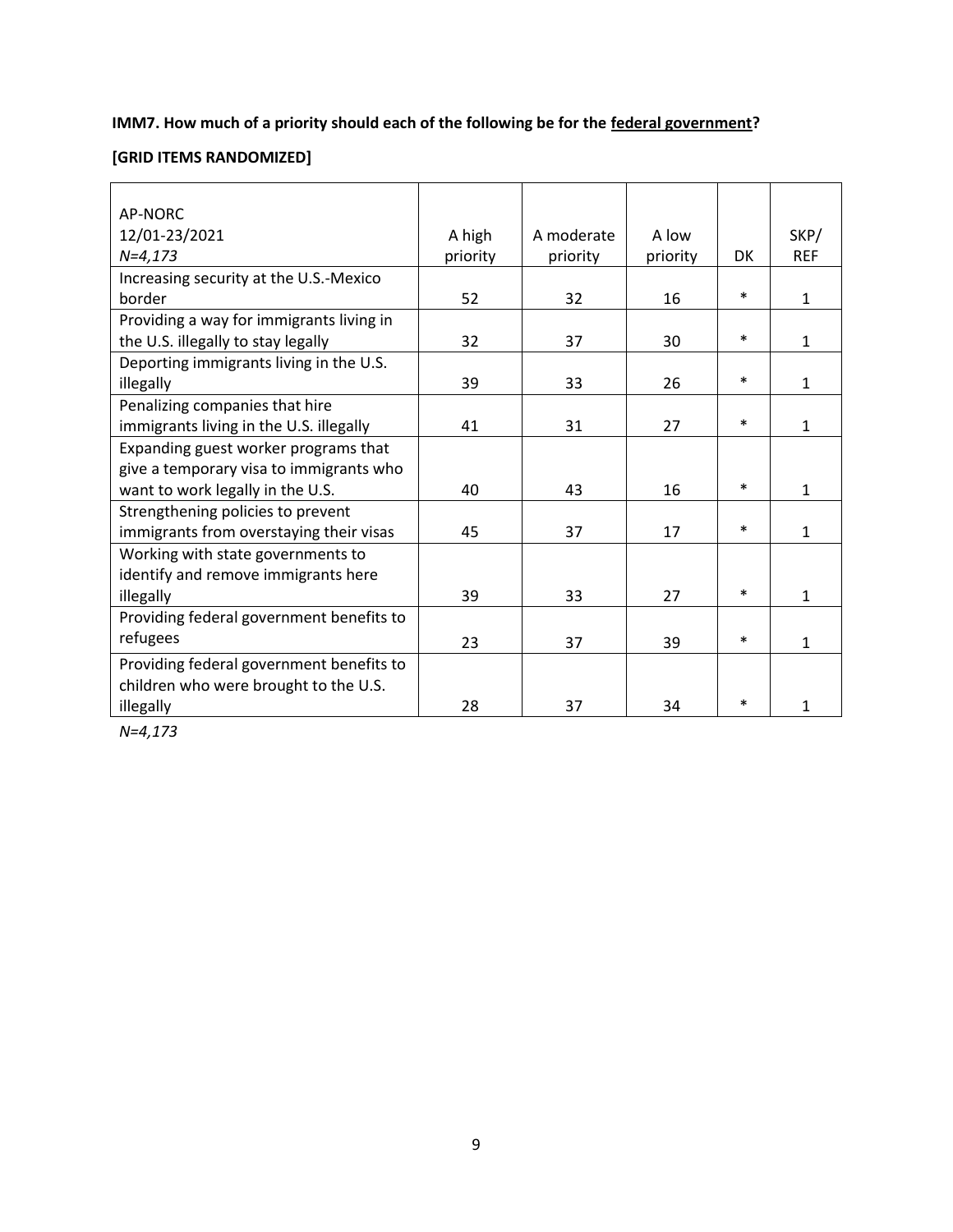**IMM8. How much of a priority should each of the following be for your state government?**

# **[GRID ITEMS RANDOMIZED]**

| AP-NORC                                  |          |            |          |        |            |
|------------------------------------------|----------|------------|----------|--------|------------|
| 12/01-23/2021                            | A high   | A moderate | A low    |        | SKP/       |
| $N=4,173$                                | priority | priority   | priority | DK     | <b>REF</b> |
| Sending national guard troops to help    |          |            |          |        |            |
| secure the U.S.-Mexico border            | 39       | 32         | 28       |        | 1          |
| Taking in unaccompanied children who     |          |            |          |        |            |
| have been apprehended at the U.S.-       |          |            |          |        |            |
| Mexico border                            | 32       | 37         | 30       |        | 1          |
| Working with federal agencies            |          |            |          |        |            |
| government to identify and remove        |          |            |          |        |            |
| immigrants living in the state illegally | 38       | 34         | 27       |        | 1          |
| Penalizing companies that hire           |          |            |          |        |            |
| immigrants living in the U.S. illegally  | 40       | 32         | 27       |        | 1          |
| Providing state government benefits to   |          |            |          |        |            |
| children who were brought to the U.S.    |          |            |          |        |            |
| illegally                                | 27       | 37         | 36       |        | 1          |
| Providing state government benefits to   |          |            |          |        |            |
| refugees                                 | 22       | 37         | 40       | $\ast$ | 1          |
| Making sure that immigrants who are not  |          |            |          |        |            |
| U.S. citizens are not able to vote in    |          |            |          |        |            |
| elections                                | 53       | 27         | 20       | ж      |            |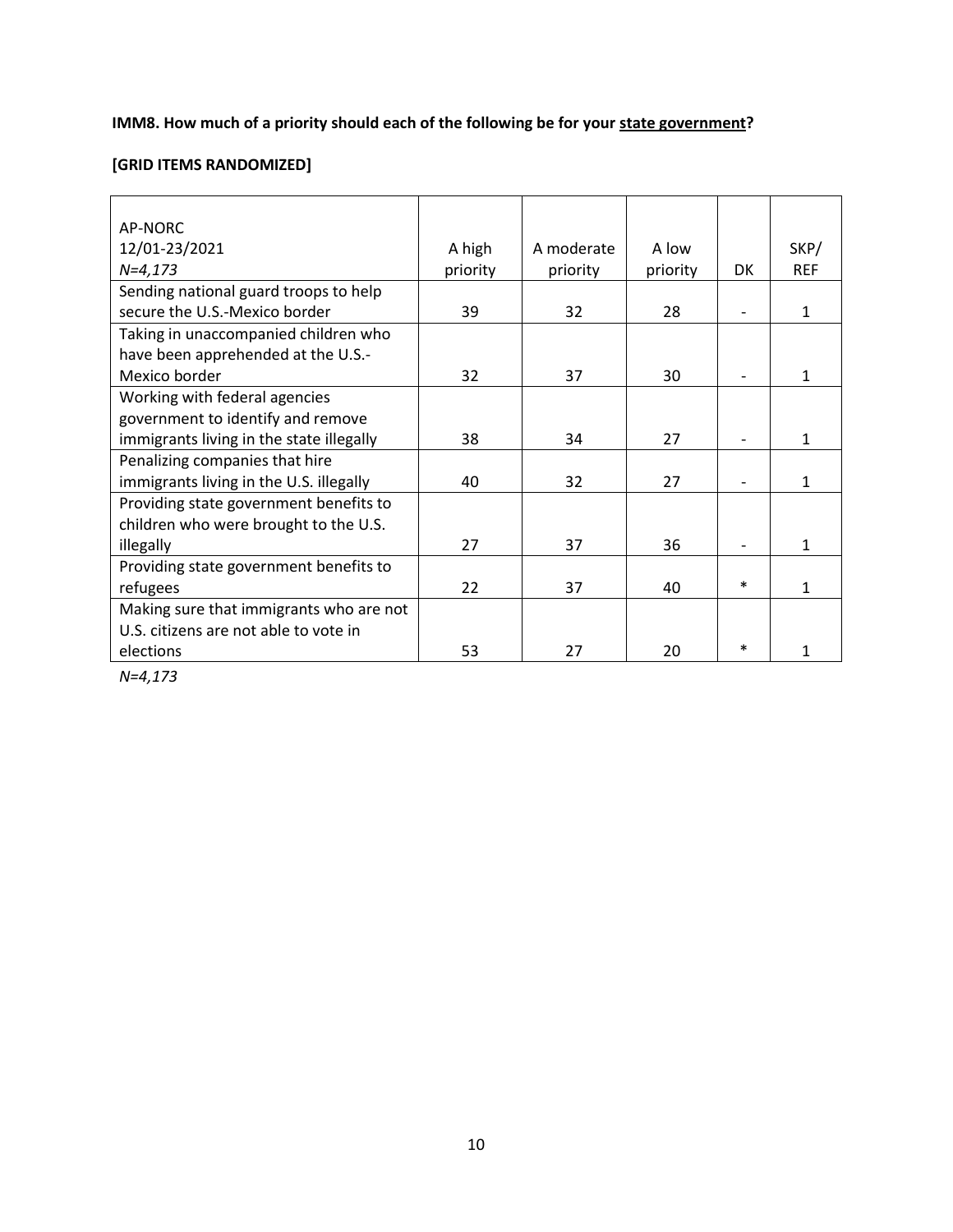# **[HALF SAMPLE SHOWN NEXT TWO QUESTIONS IN REVERSE ORDER]**

# **PULL. Would you say each of the following is a major factor, a minor factor, or not a factor why immigrants come to the United States?**

## **[GRID ITEMS RANDOMIZED]**

| AP-NORC                            | A major | A minor | Not a  |        |         |
|------------------------------------|---------|---------|--------|--------|---------|
| 12/01-23/2021                      | factor  | factor  | factor | DK     | SKP/REF |
| To seek economic or educational    |         |         |        |        |         |
| opportunities                      | 68      | 23      | 8      |        |         |
| To have political freedom          | 50      | 35      | 14     |        | 1       |
| To reunite with family or friends  | 48      | 41      | 11     |        |         |
| To access a better quality of life | 74      | 19      | 6      |        | 1       |
| To get welfare or financial        | 44      |         |        |        |         |
| government benefits                |         | 35      | 20     | $\ast$ |         |
| To influence the outcome of        |         |         |        |        |         |
| elections                          | 21      | 27      | 51     |        |         |
|                                    |         |         |        |        |         |
| To change the American way of      |         |         |        |        |         |
| life                               | 24      | 27      | 48     |        |         |

*N=4,173*

# **PUSH. Would you say each of the following is a major factor, a minor factor, or not a factor why immigrants leave their country?**

## **[GRID ITEMS RANDOMIZED]**

| AP-NORC                          | A major | A minor | Not a  |        |         |
|----------------------------------|---------|---------|--------|--------|---------|
| 12/01-23/2021                    | factor  | factor  | factor | DK     | SKP/REF |
| A lack of economic opportunities | 67      | 26      |        |        |         |
| Concerns about being the victim  |         |         |        |        |         |
| of violent crime                 | 61      | 30      | 9      |        | 1       |
|                                  |         |         |        |        |         |
| Escaping the impacts of climate  |         |         |        |        |         |
| change (including natural        | 27      | 39      | 32     | $\ast$ | 1       |
| disasters)                       |         |         |        |        |         |
| Poverty                          | 71      | 21      | 6      | $\ast$ | 1       |
| Oppression or persecution by the |         |         |        |        |         |
| government                       | 61      | 29      | 9      | $\ast$ | 1       |
|                                  |         |         |        |        |         |
| Violence caused by gangs,        |         |         |        |        |         |
| militias, or drug cartels        | 69      | 24      | 7      |        | 1       |
|                                  |         |         |        |        |         |
| Religious persecution            | 40      | 40      | 19     | $\ast$ | 1       |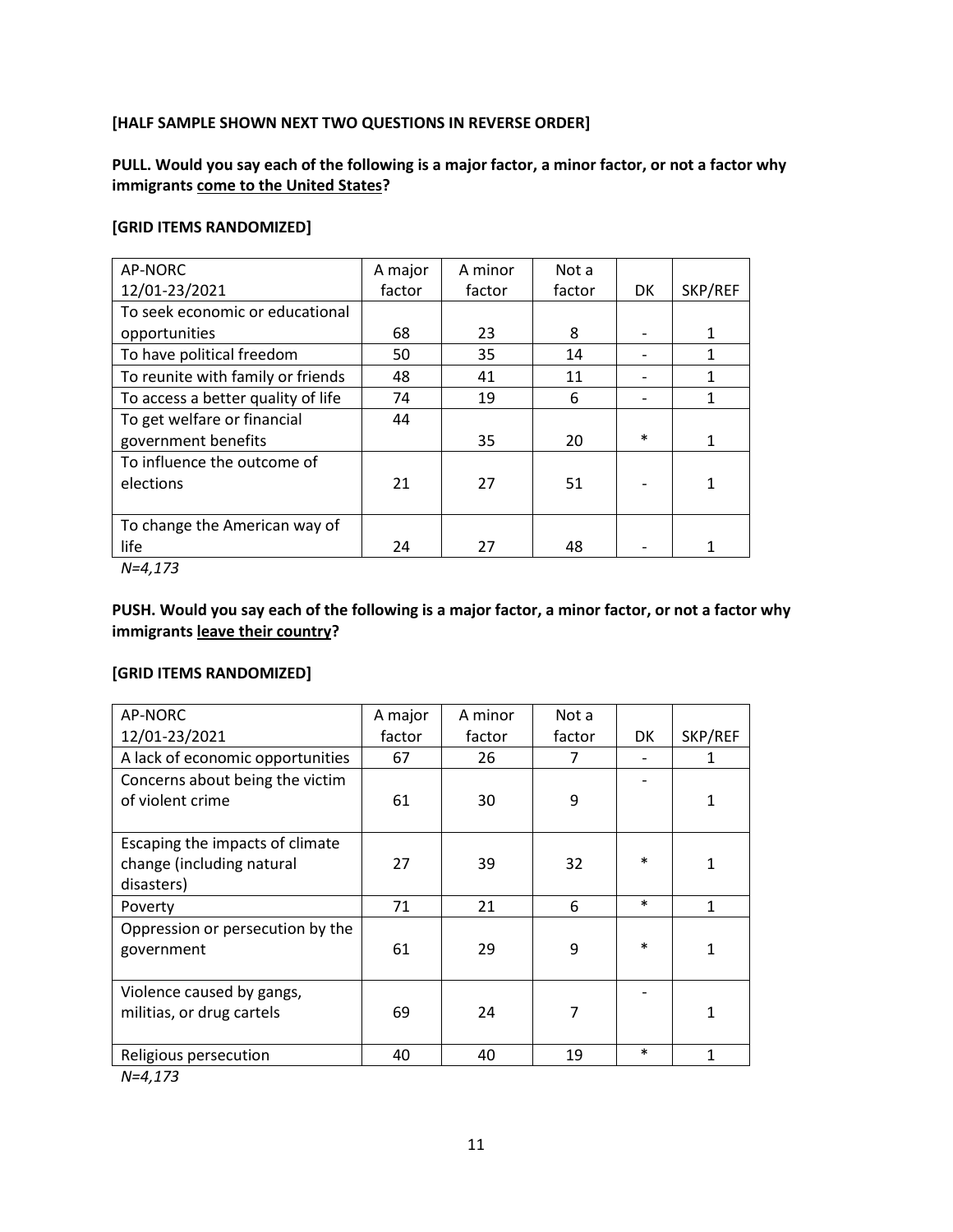**USID6.** 

# **[HALF SAMPLE ASKED "LEGALLY", HALF SAMPLE ASKED "ILLEGALLY"]**

When immigrants come legally to the United States, how much of a benefit is each of the following?

# **[GRID ITEMS RANDOMIZED]**

|                                            |         |         | Not a   |        |            |
|--------------------------------------------|---------|---------|---------|--------|------------|
| AP-NORC                                    | Major   | Minor   | benefit |        | <b>SKP</b> |
| 12/01-23/2021                              | benefit | benefit | at all  | DK     | /REF       |
| It enhances the reputation of the United   |         |         |         |        |            |
| States as a land of opportunity            | 51      | 35      | 14      | $\ast$ |            |
| American companies get the expertise of    |         |         |         |        |            |
| skilled workers in fields like science and |         |         |         |        |            |
| technology                                 | 47      | 37      | 15      | $\ast$ |            |
| They enrich American culture and values    | 45      | 37      | 17      | $\ast$ |            |
| They take jobs Americans don't want        | 39      | 42      | 18      | $\ast$ |            |
| They contribute to economic growth         | 52      | 33      | 14      | $\ast$ |            |
| They embrace the American dream            | 49      | 36      | 14      | $\ast$ |            |
| $\cdots$ $\sim$ $\sim$                     |         |         |         |        |            |

*N=2,073*

When immigrants come illegally to the United States, how much of a benefit is each of the following?

# **[GRID ITEMS RANDOMIZED]**

| AP-NORC                                    | Major   | Minor   | Not a benefit |                          | <b>SKP</b> |
|--------------------------------------------|---------|---------|---------------|--------------------------|------------|
| 12/01-23/2021                              | benefit | benefit | at all        | DK                       | /REF       |
| It enhances the reputation of the United   |         |         |               |                          |            |
| States as a land of opportunity            | 37      | 35      | 27            | $\overline{a}$           |            |
| American companies get the expertise of    |         |         |               |                          |            |
| skilled workers in fields like science and |         |         |               |                          |            |
| technology                                 | 33      | 37      | 29            | $\ast$                   |            |
| They enrich American culture and values    | 36      | 36      | 26            | $\ast$                   |            |
| They take jobs Americans don't want        | 38      | 37      | 24            | $\overline{\phantom{0}}$ |            |
| They contribute to economic growth         | 40      | 36      | 23            | $\overline{a}$           |            |
| They embrace the American dream            | 39      | 37      | 22            |                          |            |
| $\mathbf{A}$ $\mathbf{A}$                  |         |         |               |                          |            |

*N=2,100*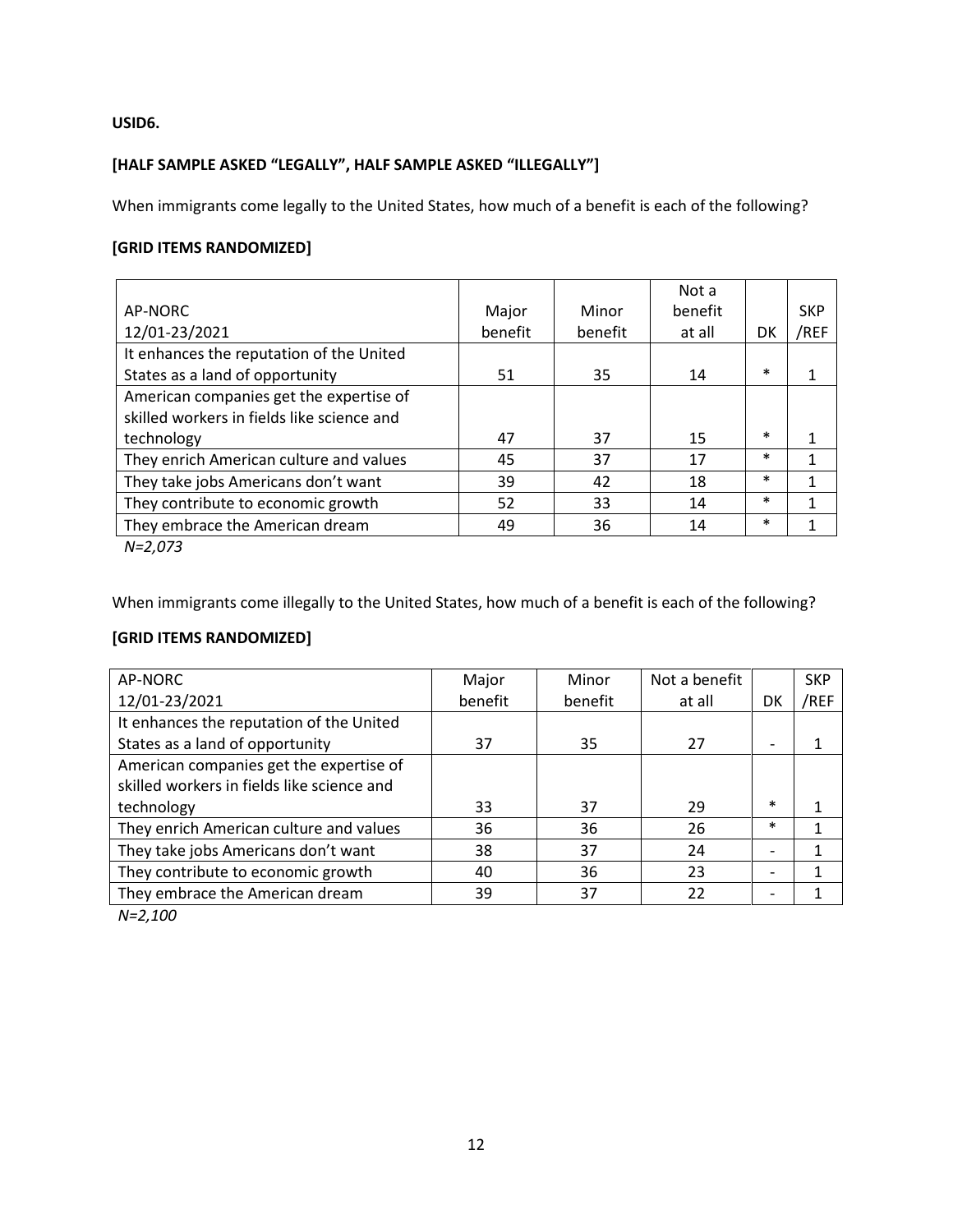**USID7.** 

# **[HALF SAMPLE ASKED "LEGALLY", HALF SAMPLE ASKED "ILLEGALLY"] When immigrants come legally to the United States, how much of a risk is each of the following?**

| AP-NORC                                      |            |            | Not a risk |        | <b>SKP</b> |
|----------------------------------------------|------------|------------|------------|--------|------------|
| 12/01-23/2021                                | Major risk | Minor risk | at all     | DK     | /REF       |
| The number of jobs available to American     |            |            |            |        |            |
| workers will be reduced                      | 26         | 44         | 29         | $\ast$ |            |
| They will reject important American customs  |            |            |            |        |            |
| and values                                   | 26         | 43         | 30         | $\ast$ |            |
| Welfare and safety net programs will be      |            |            |            |        |            |
| burdened                                     | 37         | 43         | 20         | $\ast$ |            |
| They will commit crimes in the United States | 27         | 50         | 22         | $\ast$ |            |
| Their population growth will weaken American |            |            |            |        |            |
| identity                                     | 23         | 38         | 39         | $\ast$ |            |
| They will influence the outcome of elections | 23         | 38         | 38         | $\ast$ |            |
|                                              |            |            |            |        |            |

*N=2,073*

# **When immigrants come illegally to the United States, how much of a risk is each of the following?**

| AP-NORC                                      |            |            | Not a risk |                | <b>SKP</b> |
|----------------------------------------------|------------|------------|------------|----------------|------------|
| 12/01-23/2021                                | Major risk | Minor risk | at all     | DK             | /REF       |
| The number of jobs available to American     |            |            |            |                |            |
| workers will be reduced                      | 32         | 41         | 26         | $\ast$         |            |
| They will reject important American customs  |            |            |            |                |            |
| and values                                   | 32         | 40         | 27         | $\ast$         |            |
| Welfare and safety net programs will be      |            |            |            |                |            |
| burdened                                     | 49         | 36         | 14         | $\ast$         |            |
| They will commit crimes in the United States | 38         | 46         | 15         | $\overline{a}$ |            |
| Their population growth will weaken American |            |            |            |                |            |
| identity                                     | 28         | 36         | 35         | $\ast$         |            |
| They will influence the outcome of elections | 28         | 35         | 36         | $\ast$         |            |
| $\mathbf{A}$ $\mathbf{A}$                    |            |            |            |                |            |

*N=2,100*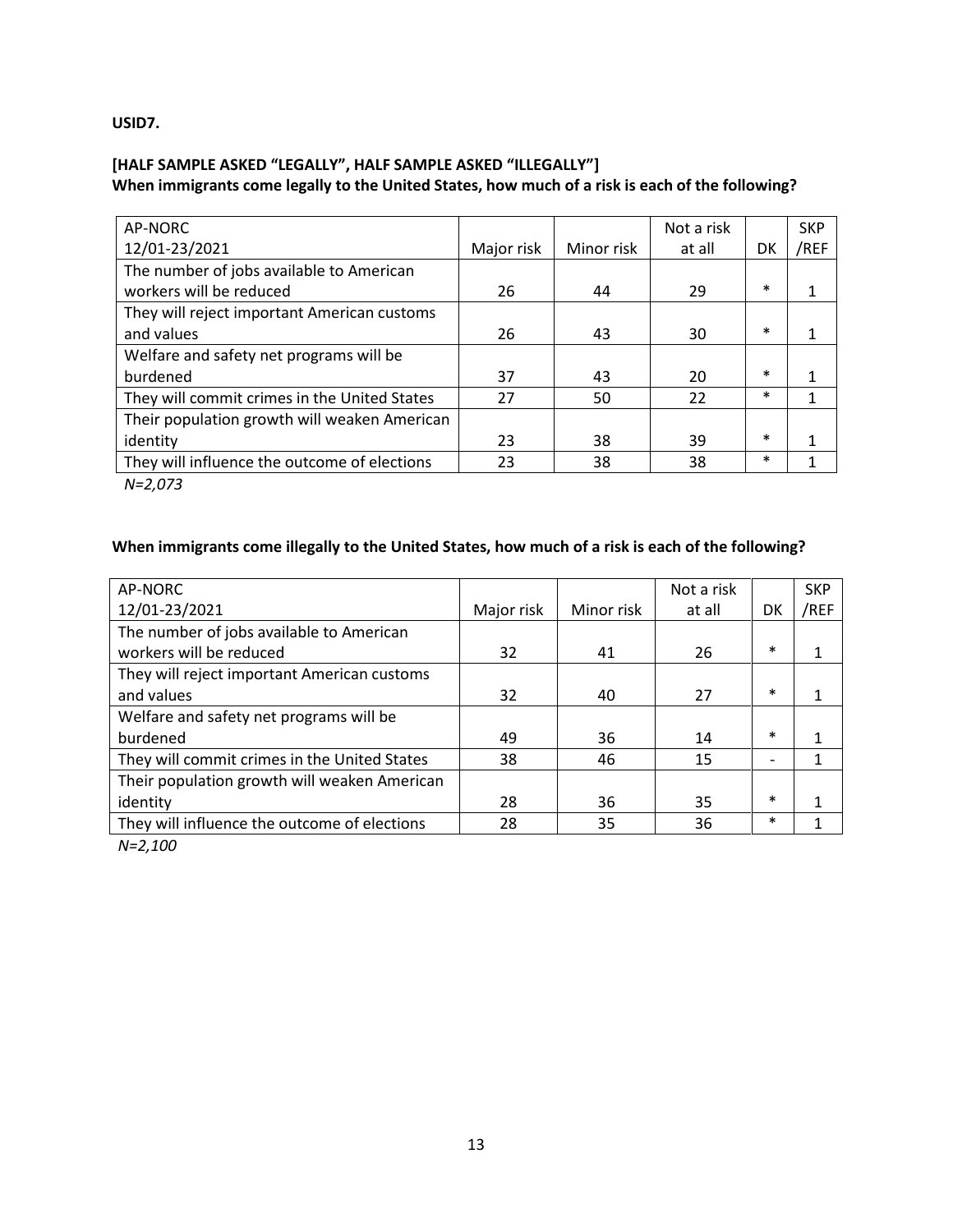**REFUGEE. Would you favor, oppose, or neither favor nor oppose the United States accepting people who come for each of the following reasons as refugees if they pass security checks?**

|                                                                                   | <b>Strongly</b><br>/some-<br>what |                   | Some-         | <b>Neither</b><br>favor | Some-<br>what/<br>strongly | Some-          |                    |        |                    |
|-----------------------------------------------------------------------------------|-----------------------------------|-------------------|---------------|-------------------------|----------------------------|----------------|--------------------|--------|--------------------|
| AP-NORC<br>12/01-23/2021                                                          | favor<br><b>NET</b>               | Strongly<br>favor | what<br>favor | nor<br>oppose           | oppose<br><b>NET</b>       | what<br>oppose | Strongly<br>oppose | DK     | <b>SKP</b><br>/REF |
| A lack of<br>economic<br>opportunities                                            | 46                                | 22                | 24            | 32                      | 22                         | 12             | 10                 | $\ast$ | $\mathbf{1}$       |
| Concerns<br>about being<br>the victim of<br>violent crime                         | 52                                | 29                | 24            | 28                      | 19                         | 9              | 10                 | $\ast$ | $\mathbf{1}$       |
| Escaping the<br>impacts of<br>climate change<br>including<br>natural<br>disasters | 38                                | 19                | 19            | 34                      | 28                         | 11             | 17                 | $\ast$ | $\mathbf{1}$       |
| Poverty                                                                           | 47                                | 24                | 23            | 31                      | 21                         | 10             | 11                 | $\ast$ | $\mathbf{1}$       |
| Oppression or<br>persecution by<br>the<br>government                              | 54                                | 31                | 23            | 28                      | 16                         | 8              | 9                  | $\ast$ | $\mathbf{1}$       |
| Violence<br>caused by<br>gangs, militias,<br>or drug cartels                      | 54                                | 30                | 23            | 26                      | 20                         | 8              | 12                 | $\ast$ | $\mathbf{1}$       |
| Religious<br>persecution                                                          | 50                                | 27                | 22            | 31                      | 19                         | 9              | 9                  | $\ast$ | $\mathbf{1}$       |

## **[HALF SAMPLE ASKED RESPONSE OPTIONS IN REVERSE ORDER]**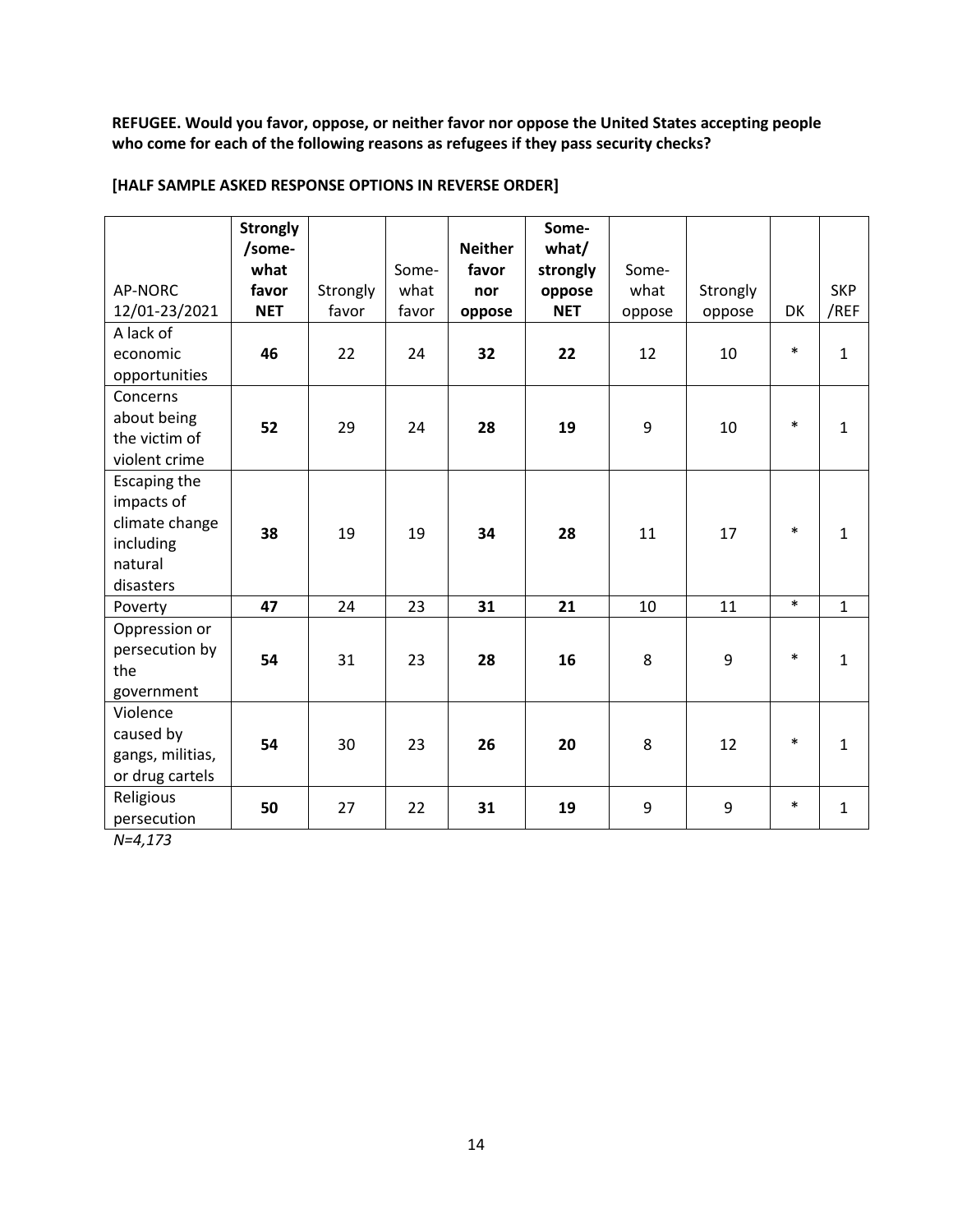**Now for a few questions on another topic…**

## **TRUST. Generally speaking, would you say that:**

#### **[HALF ASKED RESPONSE OPTIONS IN REVERSE ORDER]**

|                                                 | AP-NORC       |
|-------------------------------------------------|---------------|
|                                                 | 12/01-23/2021 |
| Most people can be trusted                      | 38            |
| You can't be too careful in dealing with people | 62            |
| It depends                                      | $\ast$        |
| <b>DON'T KNOW</b>                               |               |
| SKIP/REFUSED                                    | $\ast$        |
| $N = 4.173$                                     |               |

**RACE5. In each of the following situations, how often would you say you personally have been discriminated against because of your race?**

## **[HALF SAMPLE ASKED RESPONSE OPTIONS IN REVERSE ORDER]**

|                                                             | Often/<br>some-     |                |                | Rarely/                    |        |       |        |                    |
|-------------------------------------------------------------|---------------------|----------------|----------------|----------------------------|--------|-------|--------|--------------------|
| AP-NORC<br>12/01-23/2021                                    | times<br><b>NET</b> | Often          | Some-<br>times | <b>Never</b><br><b>NET</b> | Rarely | Never | DK     | <b>SKP</b><br>/REF |
| When applying<br>for jobs                                   | 28                  | 8              | 20             | 71                         | 19     | 52    |        | 1                  |
| In stores or<br>shopping malls                              | 25                  | $\overline{7}$ | 18             | 75                         | 20     | 55    |        | 1                  |
| When getting<br>healthcare<br>from doctors<br>and hospitals | 21                  | 6              | 15             | 79                         | 17     | 61    |        | $\ast$             |
| When dealing<br>with the police                             | 24                  | 8              | 16             | 75                         | 18     | 58    |        | 1                  |
| When applying<br>for housing or<br>a loan                   | 22                  | $\overline{7}$ | 15             | 78                         | 17     | 61    | $\ast$ | 1                  |
| In your<br>community                                        | 23                  | $\overline{7}$ | 16             | 77                         | 22     | 55    |        | 1                  |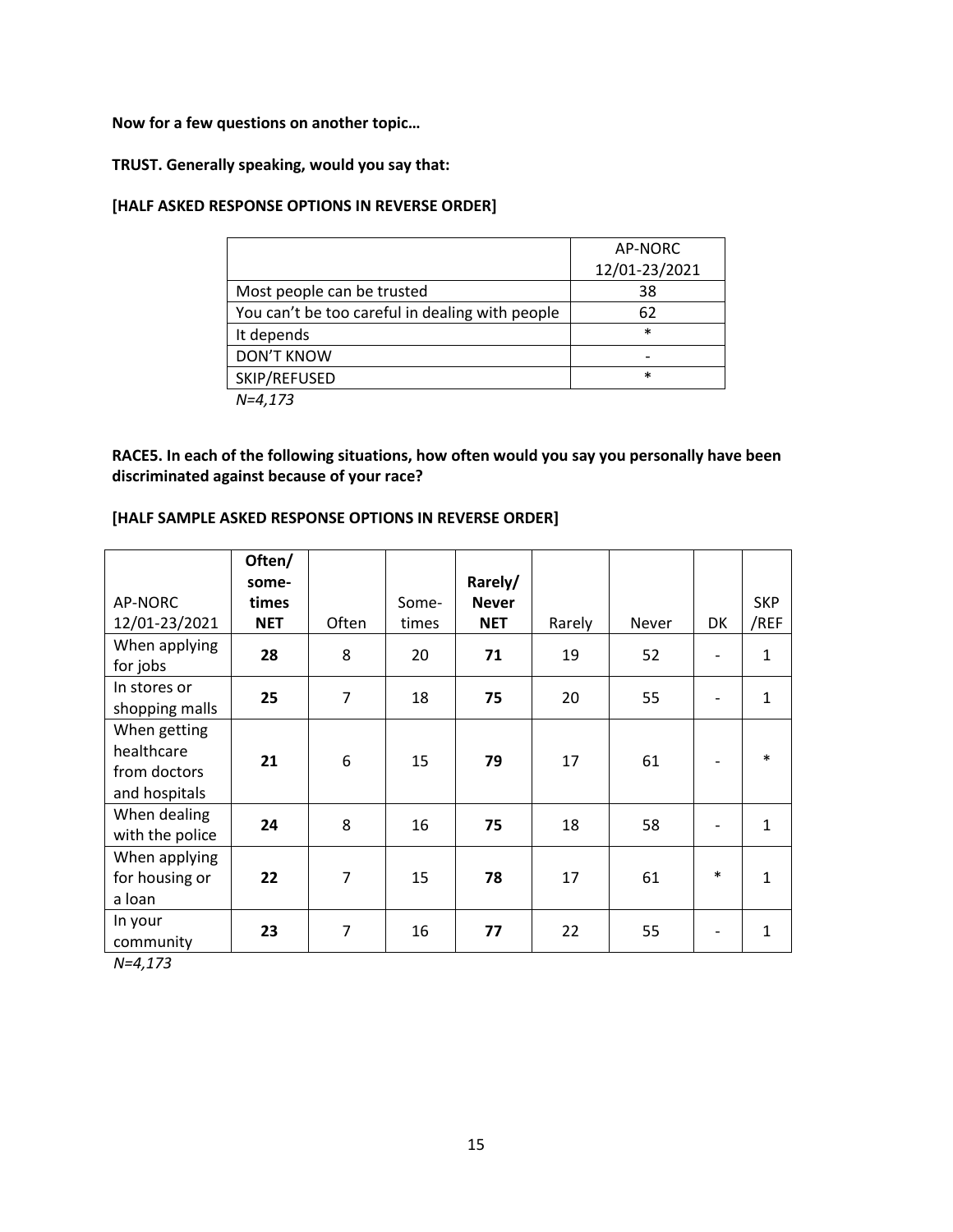**PID1. Do you consider yourself a Democrat, a Republican, an Independent or none of these?**

|                          | AP-NORC       |
|--------------------------|---------------|
|                          | 12/01-23/2021 |
| <b>Democrat</b>          | 41            |
| <b>Strong Democrat</b>   | 21            |
| Not so strong Democrat   | 12            |
| Lean Democrat            | q             |
| Don't                    | 21            |
| Lean/Independent/None    |               |
| Republican               | 38            |
| Lean Republican          | 10            |
| Not so strong Republican | 11            |
| <b>Strong Republican</b> | 18            |
| SKIP/REFUSED             | *             |
| $N - 172$                |               |

*N=4,173*

**VOTE20. In talking to people about elections, we often find that a lot of people were not able to vote because they weren't registered, they were sick, or they just didn't have time. Which one of the following statements best describes you?**

|                                          | AP-NORC       |
|------------------------------------------|---------------|
|                                          | 12/01-23/2021 |
| I did not vote in the 2020 presidential  |               |
| election.                                | 23            |
| I thought about voting in the 2020       |               |
| presidential election, but didn't.       | 6             |
| I usually vote, but I didn't in the 2020 |               |
| presidential election.                   | 5             |
| Lam sure Lyoted.                         | 67            |
| <b>DON'T KNOW</b>                        |               |
| SKIPPED/REFUSED                          | $\ast$        |
| $N =$                                    |               |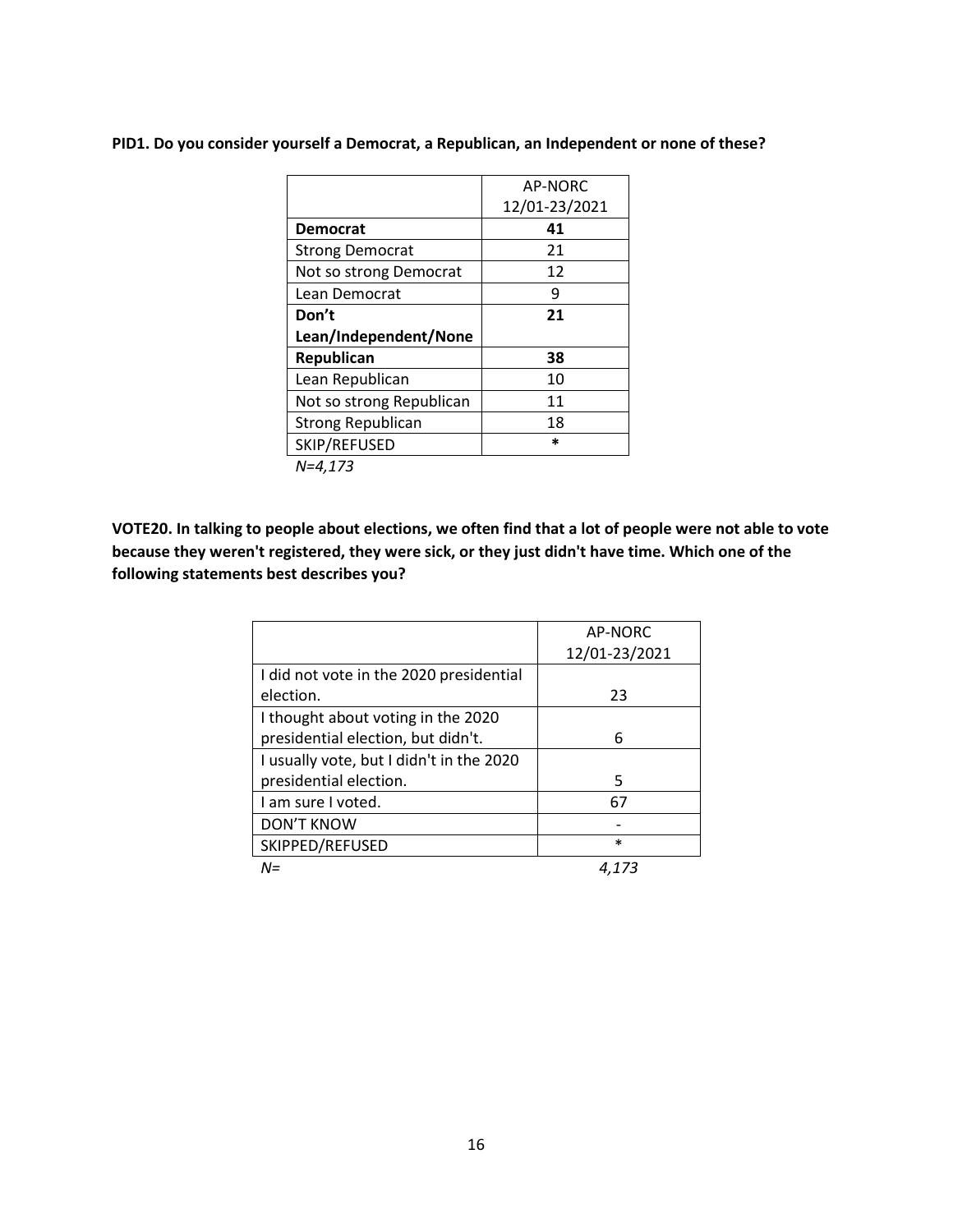**QCANDID. Did you vote for Joe Biden and Kamala Harris with the Democrats or Donald Trump and Mike Pence with the Republicans?**

|                            | AP-NORC       |
|----------------------------|---------------|
|                            | 12/01-23/2021 |
| Trump/Pence - Republicans  | 29            |
| Biden/Harris - Democrats   | 32            |
| Another candidate          | 5             |
| Did not vote for president | 34            |
| <b>DON'T KNOW</b>          | $\ast$        |
| SKIPPED/REFUSED            | $\ast$        |
| $N =$                      |               |

# **NEWSSOURCE. Which of the following are sources where you get most of your news about what is happening?**

#### **Please select all that apply**

|                                                        | AP-NORC       |
|--------------------------------------------------------|---------------|
|                                                        | 12/01-23/2021 |
| Local television news                                  | 54            |
| Local print newspapers or local news websites          | 26            |
| National print newspapers or national news websites    | 23            |
| Cable TV networks, such as CNN, Fox News, or MSNBC     | 39            |
| National TV network news, such as ABC, CBS, or NBC     | 35            |
| Social media like Facebook, Twitter, Reddit, or TikTok | 33            |
| Radio news, talk radio, or podcasts                    | 26            |
| Emails and word of mouth from friends and family       | 20            |
| Other - please specify                                 | 5             |
| <b>DON'T KNOW</b>                                      |               |
| SKIP/REFUSED                                           |               |
| $N = 4.173$                                            |               |

*If respondents selected "Cable TV networks, such as CNN, Fox News, or MSNBC" in Q19.*

**CABLENEWS. Which cable news network do you watch most often, or do you not really watch cable news?**

## **[GRID ITEMS RANDOMIZED]**

|                                     | AP-NORC       |
|-------------------------------------|---------------|
|                                     | 12/01-23/2021 |
| <b>Fox News Network</b>             | 34            |
| <b>CNN</b>                          | 31            |
| <b>MSNBC</b>                        | 15            |
| <b>Newsmax</b>                      |               |
| OANN - the One America News Network |               |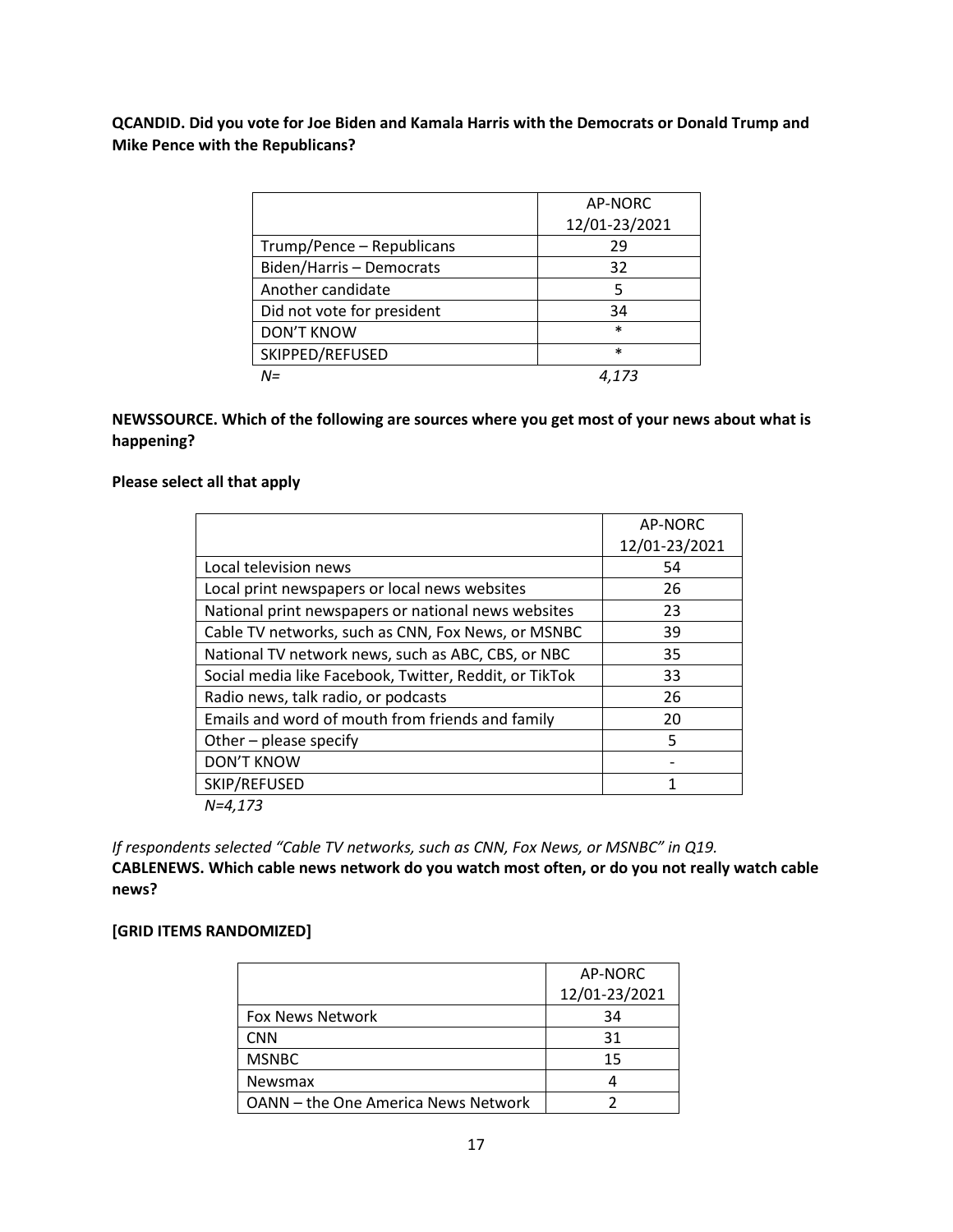| Other – please specify |        |
|------------------------|--------|
| Don't watch cable news | 10     |
| DON'T KNOW             |        |
| SKIP/REFUSED           | $\ast$ |
| N=1,725                |        |

#### **ELECTION. How concerned are you that the United States election system…**

#### **[GRID ITEMS RANDOMIZED, HALF SAMPLE ASKED RESPONSE OPTIONS IN REVERSE ORDER]**

|                                                                    | Extremely/<br>very |           |           |           | Not<br>very/not at<br>all |           |            |        |            |
|--------------------------------------------------------------------|--------------------|-----------|-----------|-----------|---------------------------|-----------|------------|--------|------------|
| AP-NORC                                                            | concerned          | Extremely | Very      | Somewhat  | concerned                 | Not very  | Not at all |        | <b>SKP</b> |
| 12/01-23/2021                                                      | <b>NET</b>         | concerned | concerned | concerned | <b>NET</b>                | concerned | concerned  | DK     | /REF       |
| <b>Discriminates</b><br>against white<br>people                    | 19                 | 10        | 9         | 18        | 62                        | 20        | 42         | $\ast$ | $\ast$     |
| <b>Discriminates</b><br>against racial<br>and ethnic<br>minorities | 39                 | 22        | 17        | 24        | 36                        | 17        | 19         | $\ast$ | $\ast$     |

*N=4,173*

**REPLACE. How concerned are you that native-born Americans are losing economic, political, and cultural influence in this country because of the growing population of immigrants?**

#### **[HALF SAMPLE ASKED RESPONSE OPTIONS IN REVERSE ORDER]**

|                                               | AP-NORC       |
|-----------------------------------------------|---------------|
|                                               | 12/01-23/2021 |
| <b>Extremely concerned/very concerned NET</b> | 29            |
| <b>Extremely concerned</b>                    | 15            |
| Very concerned                                | 14            |
| Somewhat concerned                            | 29            |
| Not very/not at all concerned NET             | 42            |
| Not very concerned                            | 22            |
| Not at all concerned                          | 20            |
| <b>DON'T KNOW</b>                             |               |
| SKIP/REFUSED                                  | $\ast$        |
| $1 - 1$ 177                                   |               |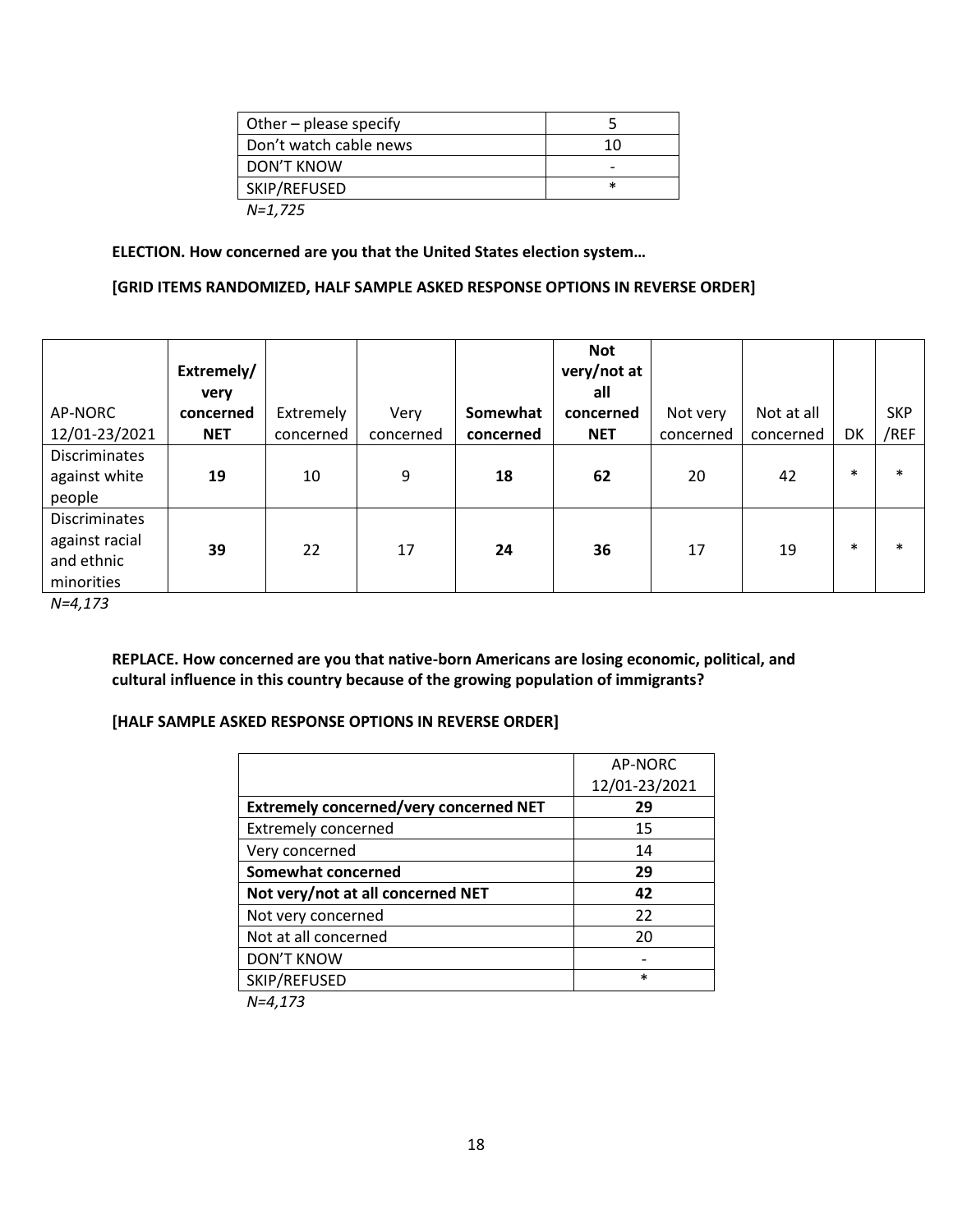# **BIBLE. Which of these statements comes closest to describing your feelings about the Bible?**

|                                                  | AP-NORC       |
|--------------------------------------------------|---------------|
|                                                  | 12/01-23/2021 |
| The Bible is the actual word of God and is to    |               |
| be taken literally, word for word                | 26            |
| The Bible is the inspired word of God but not    |               |
| everything in it should be taken literally       | 45            |
| The Bible is an ancient book of fables, legends, |               |
| history, and moral rules recorded by men         | 28            |
| <b>DON'T KNOW</b>                                | $\ast$        |
| SKIP/REFUSED                                     |               |
| 1.1.172                                          |               |

# **[HALF SAMPLE ASKED RESPONSE OPTIONS IN REVERSE ORDER]**

*N=4,173*

# **DENOM. Which of the following currently best describes you?**

|                                                       | AP-NORC        |
|-------------------------------------------------------|----------------|
|                                                       | 12/01-23/2021  |
| Protestant (such as Baptist, Methodist, Presbyterian, |                |
| Lutheran, Non-denominational, Pentecostal,            |                |
| Episcopalian, Reformed, Church of Christ, etc.)       | 32             |
| Roman Catholic                                        | 19             |
| Latter Day Saints, LDS, Mormon                        | $\mathcal{P}$  |
| Orthodox (such as Greek, Russian or some other        | 1              |
| Orthodox Church)                                      |                |
| <b>Other Christian Denomination</b>                   | 9              |
| Jewish                                                | $\mathfrak{p}$ |
| Muslim                                                | $\mathfrak{p}$ |
| <b>Buddhist</b>                                       | 1              |
| Hindu                                                 | 1              |
| Atheist/No religion                                   | 10             |
| Agnostic                                              | 6              |
| Other                                                 | 13             |
| <b>DON'T KNOW</b>                                     |                |
| SKIP/REFUSED                                          | 1              |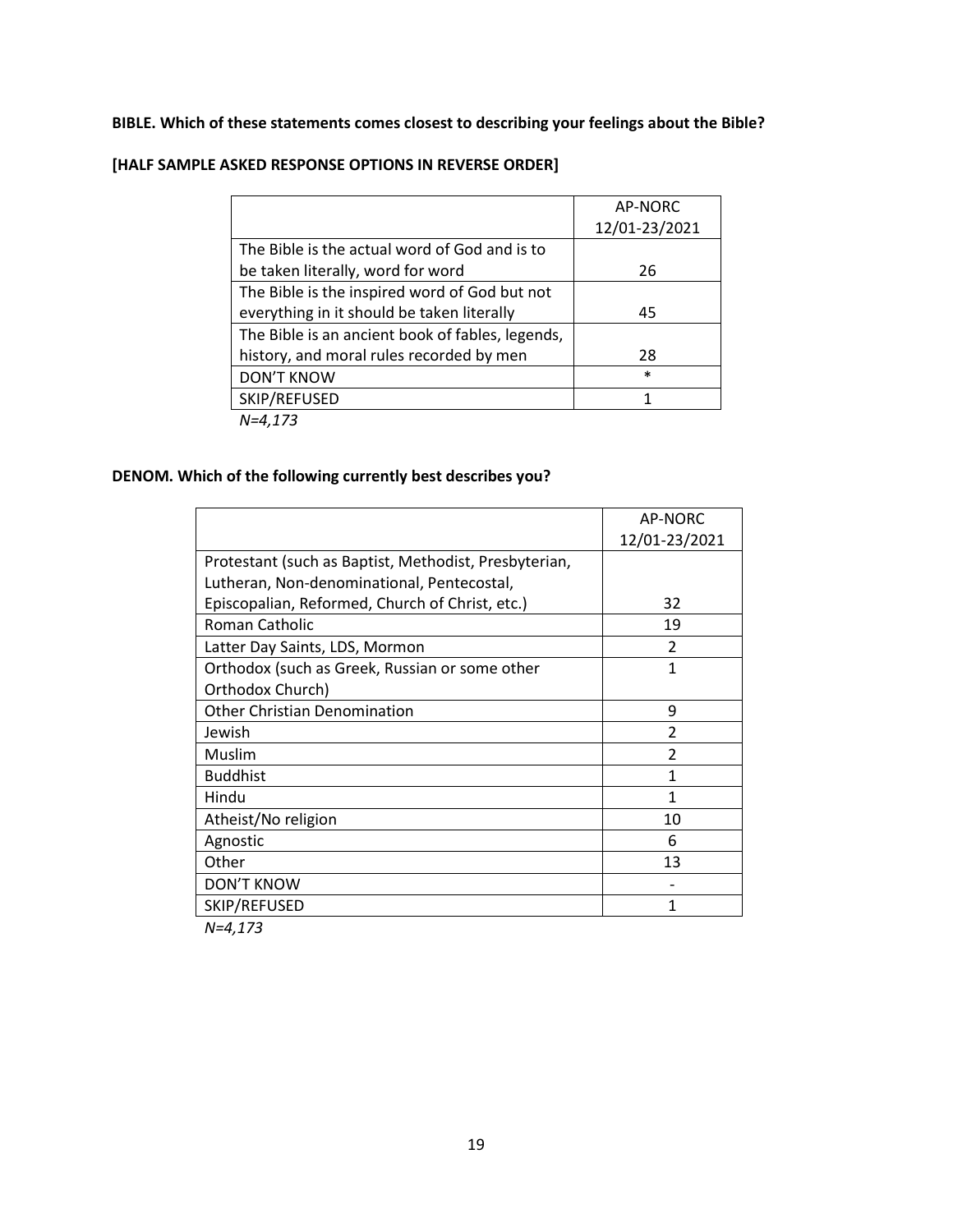# *If selected Christian denomination in DENOM.* **EVANG. And do you consider yourself Evangelical or a born-again Christian?**

|                   | AP-NORC       |
|-------------------|---------------|
|                   | 12/01-23/2021 |
| Yes               | 44            |
| No                | 56            |
| <b>DON'T KNOW</b> | $\ast$        |
| SKIP/REFUSED      | $\ast$        |
| 1.2001            |               |

*N=2,801*

**BOOTSTRAPS. Do you agree or disagree with the following statement: Irish, Italians, Jewish, and many other minorities overcame prejudice and worked their way up. Black people should do the same without any special favors.**

# **[HALF SAMPLE ASKED RESPONSE OPTIONS IN REVERSE ORDER]**

|                                    | AP-NORC       |
|------------------------------------|---------------|
|                                    | 12/01-23/2021 |
| <b>Strongly/somewhat agree NET</b> | 44            |
| Strongly agree                     | 26            |
| Somewhat agree                     | 18            |
| Neither agree nor disagree         | 28            |
| Somewhat/strongly disagree NET     | 28            |
| Somewhat disagree                  | 11            |
| Strongly disagree                  | 17            |
| <b>DON'T KNOW</b>                  | $\ast$        |
| SKIP/REFUSED                       |               |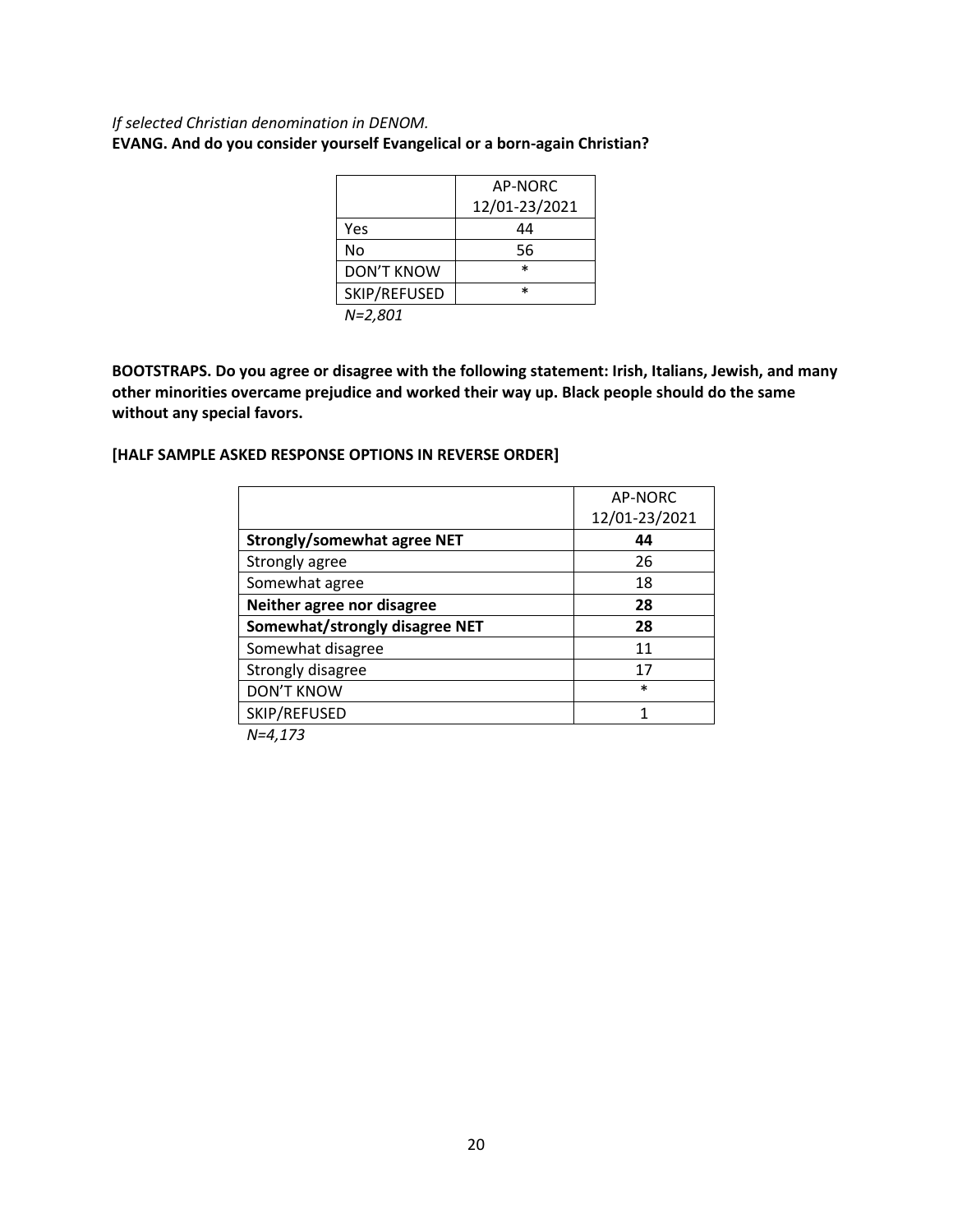**SYSTEMIC. Do you agree or disagree with the following statement: Generations of slavery and discrimination have created conditions that make it difficult for Black people to work their way out of the lower class.**

|                                    | AP-NORC       |
|------------------------------------|---------------|
|                                    | 12/01-23/2021 |
| <b>Strongly/somewhat agree NET</b> | 44            |
| Strongly agree                     | 22            |
| Somewhat agree                     | 21            |
| Neither agree nor disagree         | 23            |
| Somewhat/strongly disagree NET     | 32            |
| Somewhat disagree                  | 14            |
| Strongly disagree                  | 19            |
| <b>DON'T KNOW</b>                  | $\ast$        |
| SKIP/REFUSED                       | 1             |
| $N = 4.173$                        |               |

## **[HALF SAMPLE ASKED RESPONSE OPTIONS IN REVERSE ORDER]**

**LOSINGGROUND. Through no fault of their own, White people are economically losing ground today compared to other racial and ethnic groups.**

|                                    | AP-NORC       |
|------------------------------------|---------------|
|                                    | 12/01-23/2021 |
| <b>Strongly/somewhat agree NET</b> | 31            |
| Strongly agree                     | 13            |
| Somewhat agree                     | 18            |
| Neither agree nor disagree         | 36            |
| Somewhat/strongly disagree NET     | 32            |
| Somewhat disagree                  | 13            |
| Strongly disagree                  | 19            |
| <b>DON'T KNOW</b>                  | $\ast$        |
| SKIP/REFUSED                       | 1             |
|                                    |               |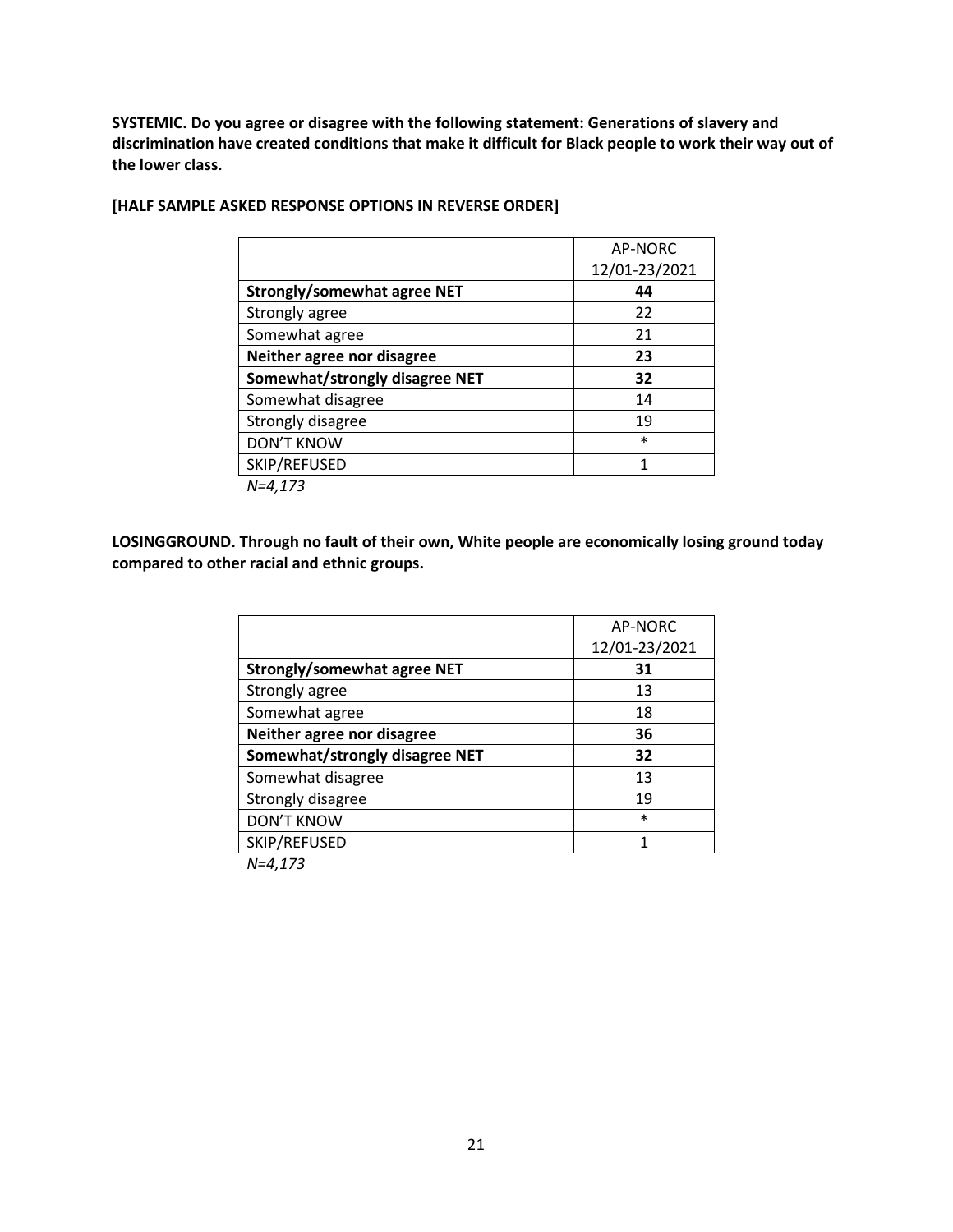**WHITEDISCR. Discrimination against White people has become as big a problem as discrimination against Black people and other minorities.**

|                                | AP-NORC       |
|--------------------------------|---------------|
|                                | 12/01-23/2021 |
| Strongly/somewhat agree NET    | 36            |
| Strongly agree                 | 16            |
| Somewhat agree                 | 20            |
| Neither agree nor disagree     | 24            |
| Somewhat/strongly disagree NET | 39            |
| Somewhat disagree              | 11            |
| Strongly disagree              | 27            |
| <b>DON'T KNOW</b>              | $\ast$        |
| SKIP/REFUSED                   | 1             |
| $N = 4.173$                    |               |

**CONSP1. Do you agree or disagree with the following statement: Much of our lives are being controlled by plots hatched in secret places.**

#### **[HALF SAMPLE ASKED RESPONSE OPTIONS IN REVERSE ORDER]**

|                                    | AP-NORC       |
|------------------------------------|---------------|
|                                    | 12/01-23/2021 |
| <b>Strongly/somewhat agree NET</b> | 32            |
| Strongly agree                     | 13            |
| Somewhat agree                     | 19            |
| Neither agree nor disagree         | 30            |
| Somewhat/strongly disagree NET     | 38            |
| Somewhat disagree                  | 13            |
| Strongly disagree                  | 25            |
| <b>DON'T KNOW</b>                  | $\ast$        |
| SKIP/REFUSED                       | 1             |
| $\cdots$                           |               |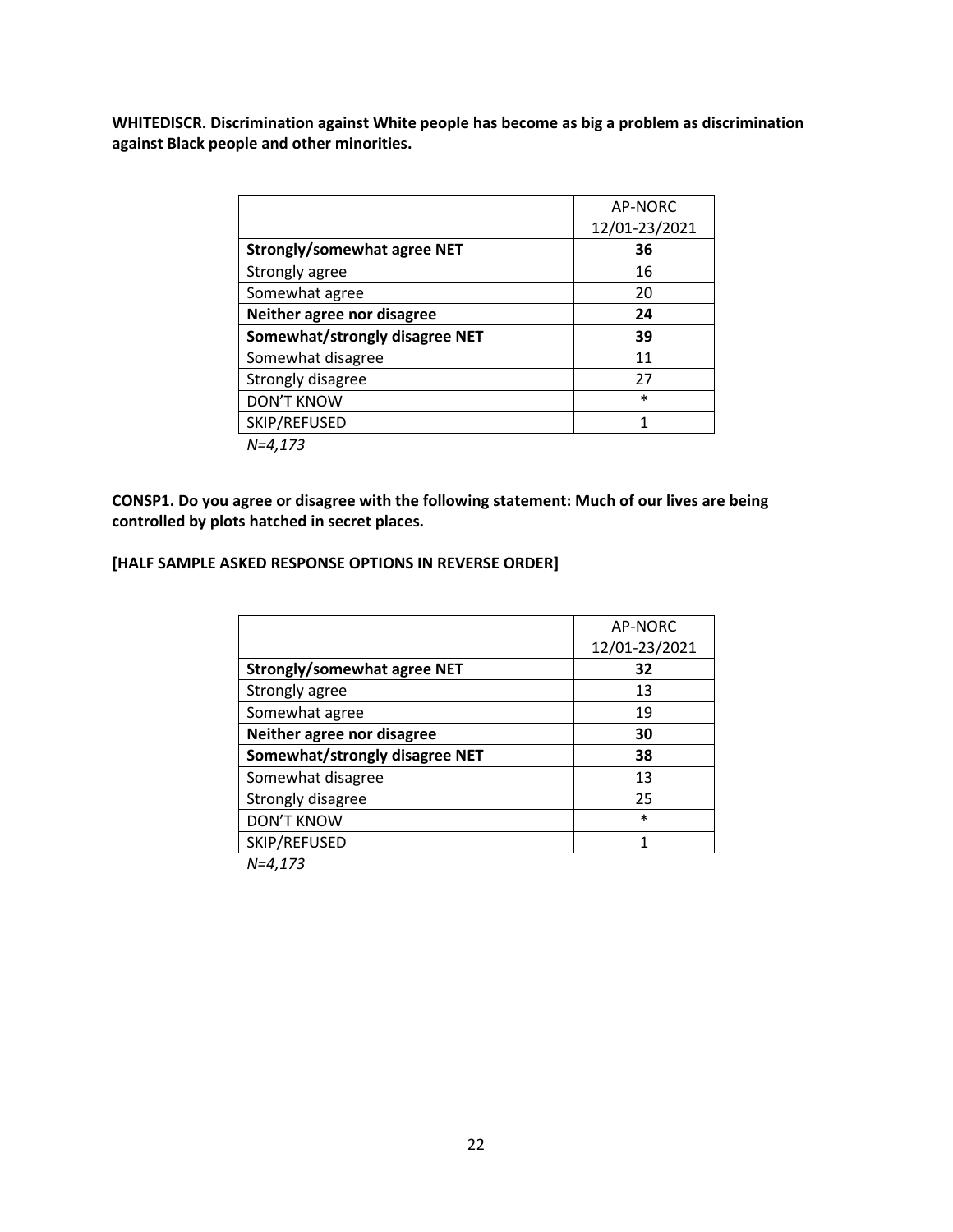**CONSP2. Do you agree or disagree with the following statement: Even though we live in a democracy, a few people will always run things anyway.**

| [HALF SAMPLE ASKED RESPONSE OPTIONS IN REVERSE ORDER] |  |  |  |
|-------------------------------------------------------|--|--|--|
|-------------------------------------------------------|--|--|--|

|                                    | AP-NORC       |
|------------------------------------|---------------|
|                                    | 12/01-23/2021 |
| <b>Strongly/somewhat agree NET</b> | 61            |
| Strongly agree                     | 21            |
| Somewhat agree                     | 40            |
| Neither agree nor disagree         | 23            |
| Somewhat/strongly disagree NET     | 15            |
| Somewhat disagree                  | 9             |
| Strongly disagree                  | 6             |
| <b>DON'T KNOW</b>                  | $\ast$        |
| SKIP/REFUSED                       | $\ast$        |
| $N - 1 172$                        |               |

*N=4,173*

**CONSP3. Do you agree or disagree with the following statement: The people who really 'run' the country are not known to the voters.**

#### **[HALF SAMPLE ASKED RESPONSE OPTIONS IN REVERSE ORDER]**

|                                    | AP-NORC       |
|------------------------------------|---------------|
|                                    | 12/01-23/2021 |
| <b>Strongly/somewhat agree NET</b> | 48            |
| Strongly agree                     | 20            |
| Somewhat agree                     | 28            |
| Neither agree nor disagree         | 29            |
| Somewhat/strongly disagree NET     | 22            |
| Somewhat disagree                  | 11            |
| Strongly disagree                  | 11            |
| <b>DON'T KNOW</b>                  | $\ast$        |
| SKIP/REFUSED                       | 1             |
| $\cdots$                           |               |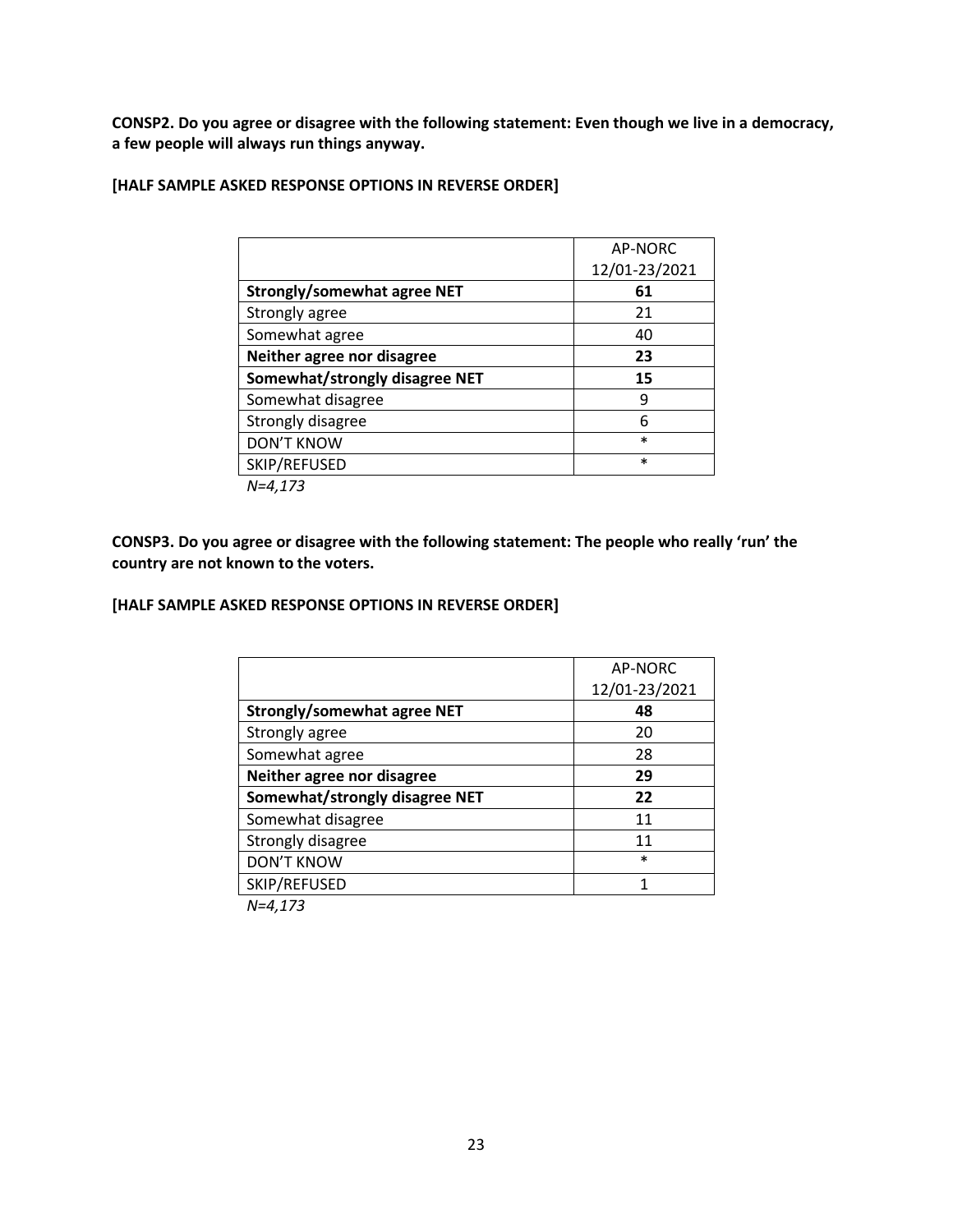**CONSP4. Do you agree or disagree with the following statement: Big events like wars, recessions, and the outcomes of elections are controlled by small groups of people who are working in secret against the rest of us.**

|                                    | AP-NORC       |
|------------------------------------|---------------|
|                                    | 12/01-23/2021 |
| <b>Strongly/somewhat agree NET</b> | 33            |
| Strongly agree                     | 14            |
| Somewhat agree                     | 20            |
| Neither agree nor disagree         | 32            |
| Somewhat/strongly disagree NET     | 34            |
| Somewhat disagree                  | 14            |
| Strongly disagree                  | 20            |
| <b>DON'T KNOW</b>                  | $\ast$        |
| SKIP/REFUSED                       | $\ast$        |
| $N=4,173$                          |               |

## **[HALF SAMPLE ASKED RESPONSE OPTIONS IN REVERSE ORDER]**

**BELIEF1. Do you agree or disagree with the following statement: There is a group of people in this country who are trying to replace native-born Americans with immigrants who agree with their political views.**

**[HALF SAMPLE ASKED RESPONSE OPTIONS IN REVERSE ORDER]**

|                                | AP-NORC       |
|--------------------------------|---------------|
|                                | 12/01-23/2021 |
| Strongly/somewhat agree NET    | 32            |
| Strongly agree                 | 14            |
| Somewhat agree                 | 17            |
| Neither agree nor disagree     | 31            |
| Somewhat/strongly disagree NET | 37            |
| Somewhat disagree              | 12            |
| Strongly disagree              | 25            |
| <b>DON'T KNOW</b>              | $\ast$        |
| SKIP/REFUSED                   | $\ast$        |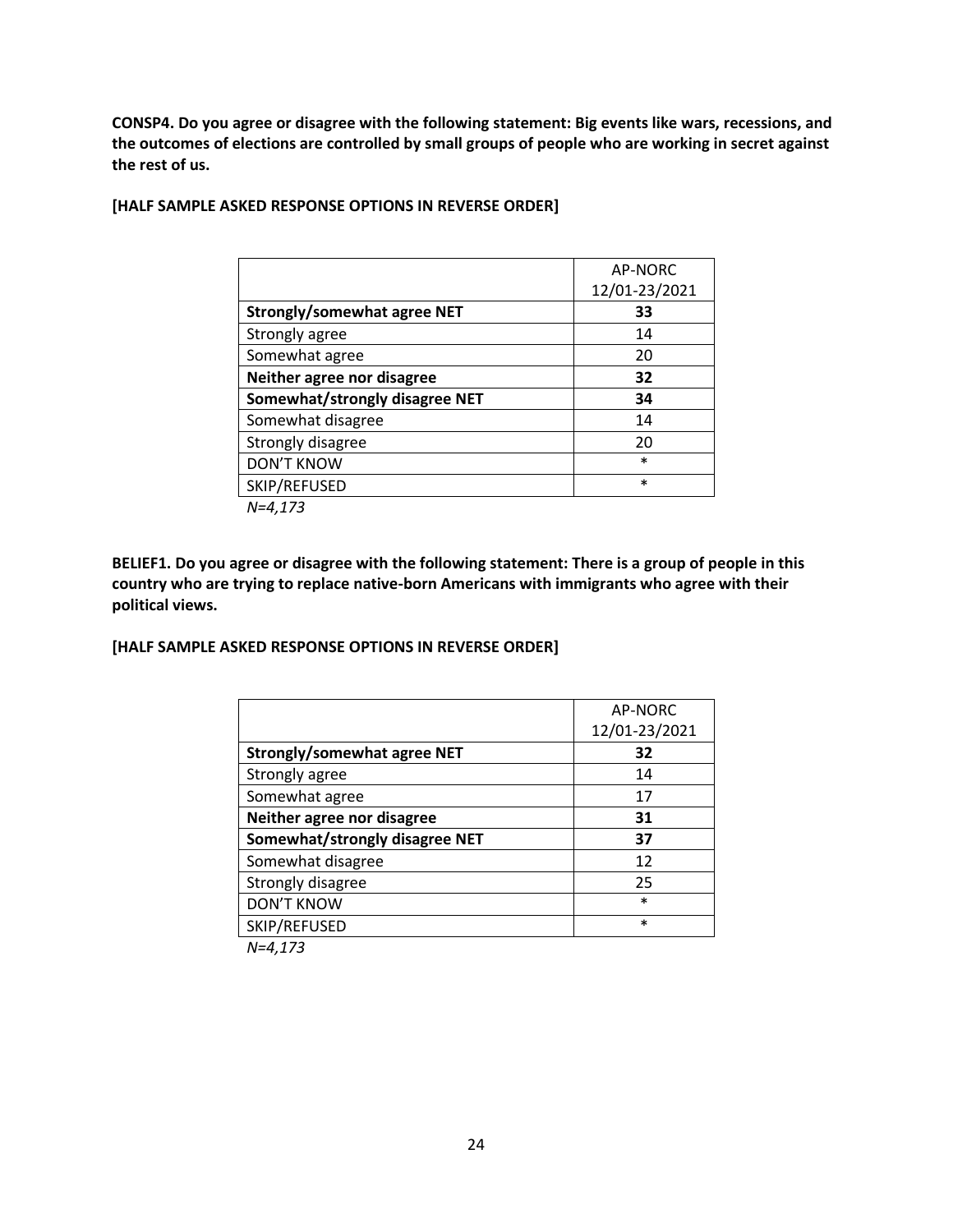**DEN1. Do you agree or disagree with the following statement: Much of the information we receive is wrong.**

## **[HALF SAMPLE ASKED RESPONSE OPTIONS IN REVERSE ORDER]**

|                                    | AP-NORC       |
|------------------------------------|---------------|
|                                    | 12/01-23/2021 |
| <b>Strongly/somewhat agree NET</b> | 47            |
| Strongly agree                     | 16            |
| Somewhat agree                     | 31            |
| Neither agree nor disagree         | 32            |
| Somewhat/strongly disagree NET     | 20            |
| Somewhat disagree                  | 14            |
| Strongly disagree                  | 6             |
| <b>DON'T KNOW</b>                  | $\ast$        |
| SKIP/REFUSED                       | 1             |
| $N - 1 172$                        |               |

*N=4,173*

**DEN2. Do you agree or disagree with the following statement: I often disagree with conventional views about the world.**

#### **[HALF SAMPLE ASKED RESPONSE OPTIONS IN REVERSE ORDER]**

|                                | AP-NORC       |
|--------------------------------|---------------|
|                                | 12/01-23/2021 |
| Strongly/somewhat agree NET    | 40            |
| Strongly agree                 | 12            |
| Somewhat agree                 | 28            |
| Neither agree nor disagree     | 40            |
| Somewhat/strongly disagree NET | 19            |
| Somewhat disagree              | 13            |
| Strongly disagree              | 6             |
| <b>DON'T KNOW</b>              | $\ast$        |
| SKIP/REFUSED                   | 1             |
| $\cdots$                       |               |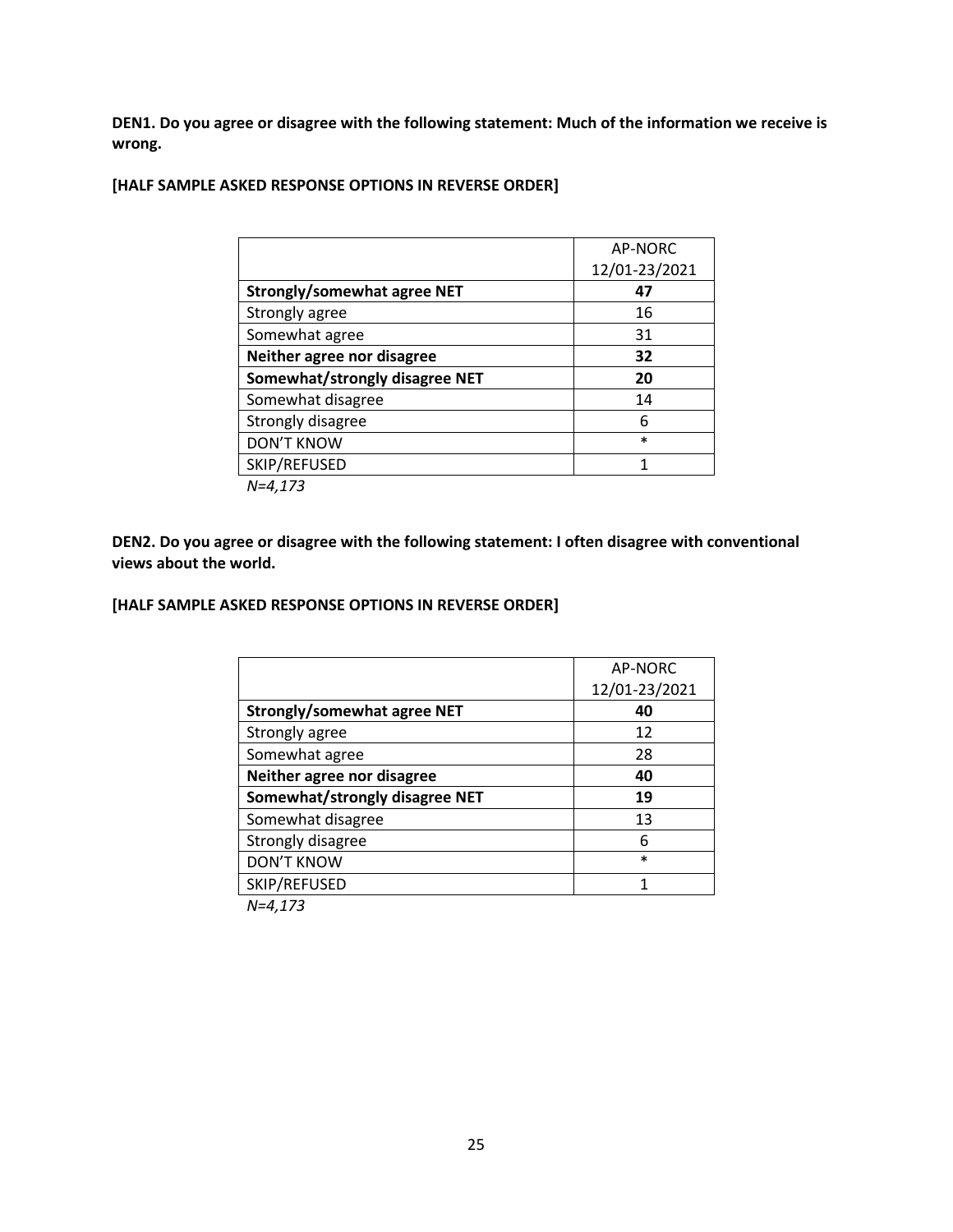**DEN3. Do you agree or disagree with the following statement: Official government accounts of events cannot be trusted.**

|                                    | AP-NORC       |
|------------------------------------|---------------|
|                                    | 12/01-23/2021 |
| <b>Strongly/somewhat agree NET</b> | 46            |
| Strongly agree                     | 17            |
| Somewhat agree                     | 29            |
| Neither agree nor disagree         | 33            |
| Somewhat/strongly disagree NET     | 21            |
| Somewhat disagree                  | 14            |
| Strongly disagree                  | 6             |
| <b>DON'T KNOW</b>                  | $\ast$        |
| SKIP/REFUSED                       | $\ast$        |
| $1 - 1$ 177                        |               |

#### **[HALF SAMPLE ASKED RESPONSE OPTIONS IN REVERSE ORDER]**

*N=4,173*

**DEN4. Do you agree or disagree with the following statement: Major events are not always what they seem.**

# **[HALF SAMPLE ASKED RESPONSE OPTIONS IN REVERSE ORDER]**

|                                    | AP-NORC       |
|------------------------------------|---------------|
|                                    | 12/01-23/2021 |
| <b>Strongly/somewhat agree NET</b> | 56            |
| Strongly agree                     | 20            |
| Somewhat agree                     | 35            |
| Neither agree nor disagree         | 28            |
| Somewhat/strongly disagree NET     | 15            |
| Somewhat disagree                  | 10            |
| Strongly disagree                  | 6             |
| <b>DON'T KNOW</b>                  | $\ast$        |
| SKIP/REFUSED                       | 1             |
| $N - 1 172$                        |               |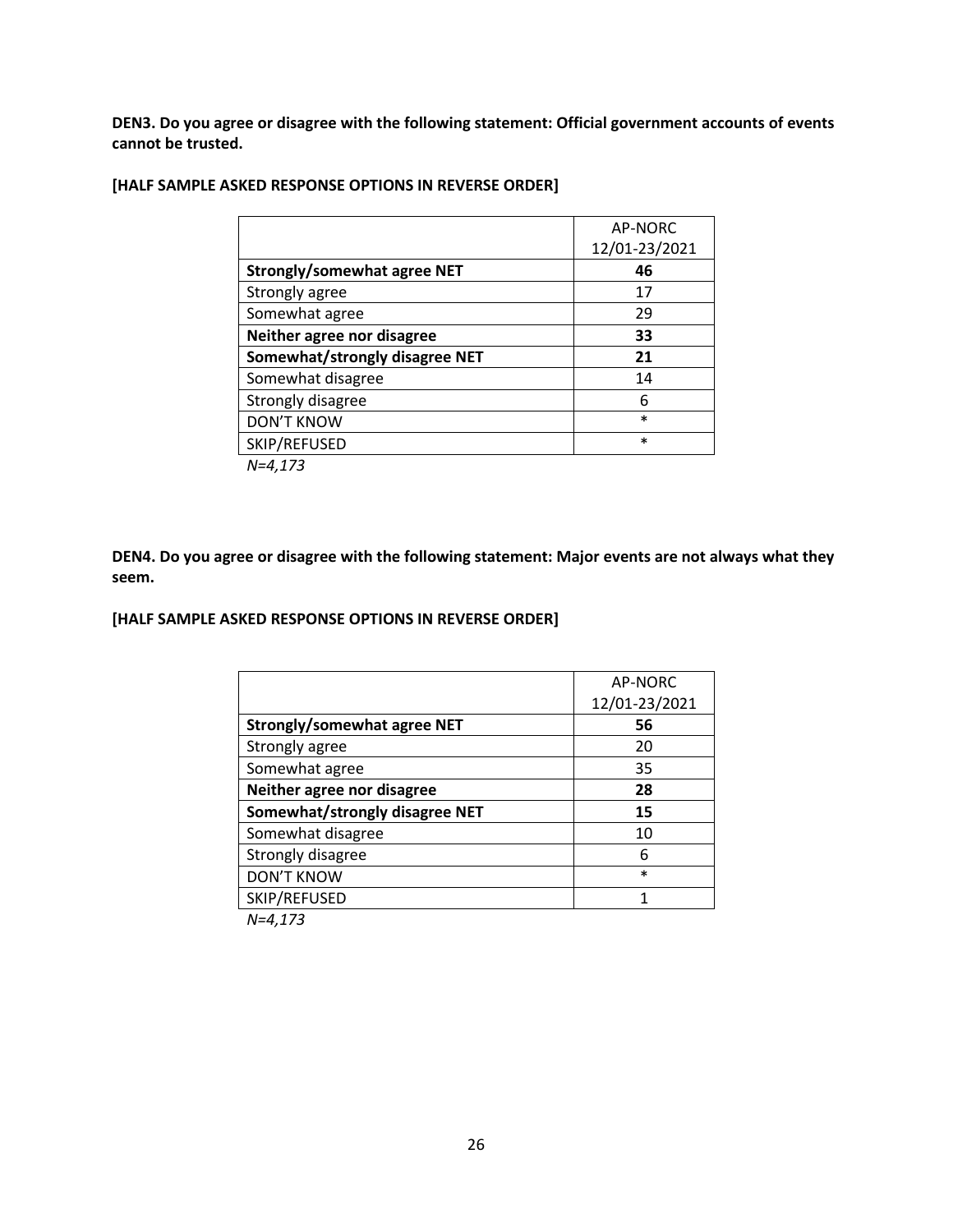#### **CITIZEN. Now we would like to ask you about U.S. citizenship. Are you…**

|                    | AP-NORC       |
|--------------------|---------------|
|                    | 12/01-23/2021 |
| A U.S. citizen     | 95            |
| Not a U.S. citizen |               |
| <b>DON'T KNOW</b>  |               |
| SKIP/REFUSED       | *             |
| N=4,173            |               |

**D3. Generally speaking, do you consider yourself to be a liberal, moderate, or conservative?**

#### *If liberal:*

**D4. Do you consider yourself very liberal or somewhat liberal?** 

#### *If conservative:*

**D5. Do you consider yourself very conservative or somewhat conservative? Combines D3, D4, D5:** 

|                         | AP-NORC       |
|-------------------------|---------------|
|                         | 12/01-23/2021 |
| <b>Liberal NET</b>      | 24            |
| Very liberal            | 13            |
| Somewhat liberal        | 11            |
| <b>Moderate</b>         | 46            |
| <b>Conservative NET</b> | 29            |
| Somewhat conservative   | 15            |
| Very conservative       | 14            |
| <b>DON'T KNOW</b>       |               |
| SKIPPED ON WEB/REFUSED  |               |
| N=                      | 4.173         |

#### **GENDER**

|        | AP-NORC       |
|--------|---------------|
|        | 12/01-23/2021 |
| Male   | 48            |
| Female | 52            |
| N=     | 4,173         |

#### **RACE/ETHNICITY**

|                                  | AP-NORC       |
|----------------------------------|---------------|
|                                  | 12/01-23/2021 |
| White                            | 62            |
| <b>Black or African American</b> | 12            |
| Hispanic                         | 17            |
| Other                            |               |
| N=                               | 4.173         |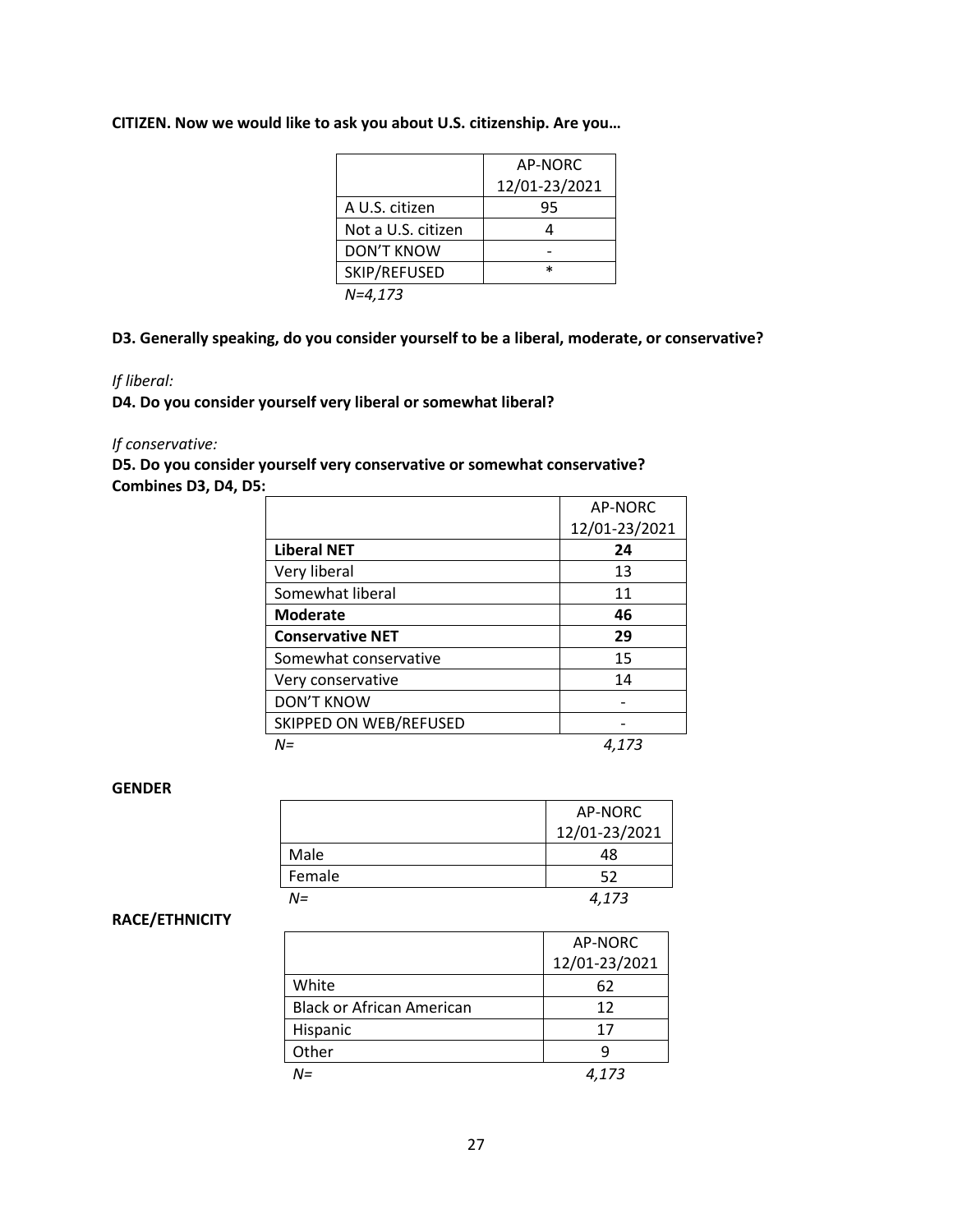# **MARITAL STATUS**

|             | AP-NORC       |
|-------------|---------------|
|             | 12/01-23/2021 |
| Married     | 55            |
| Not married | 45            |
| N=          | 4.173         |

## **EMPLOYMENT STATUS**

|              | AP-NORC       |
|--------------|---------------|
|              | 12/01-23/2021 |
| Employed     | 55            |
| Not employed | 45            |
| $N =$        | 4.173         |

## **EDUCATION**

|                                     | AP-NORC       |
|-------------------------------------|---------------|
|                                     | 12/01-23/2021 |
| Less than a high school diploma     |               |
| High school graduate or equivalent  | 29            |
| Some college                        | 27            |
| College graduate or above           | 21            |
| Post grad study/professional degree | 14            |
| N=                                  |               |

#### **INCOME**

 $\overline{a}$ 

|                              | AP-NORC       |
|------------------------------|---------------|
|                              | 12/01-23/2021 |
| Under \$10,000               | ጸ             |
| \$10,000 to under \$20,000   | 9             |
| \$20,000 to under \$30,000   | 12            |
| \$30,000 to under \$40,000   | 10            |
| \$40,000 to under \$50,000   | q             |
| \$50,000 to under \$75,000   | 18            |
| \$75,000 to under \$100,000  | 13            |
| \$100,000 to under \$150,000 | 13            |
| \$150,000 or more            | q             |
| M=                           | 4.173         |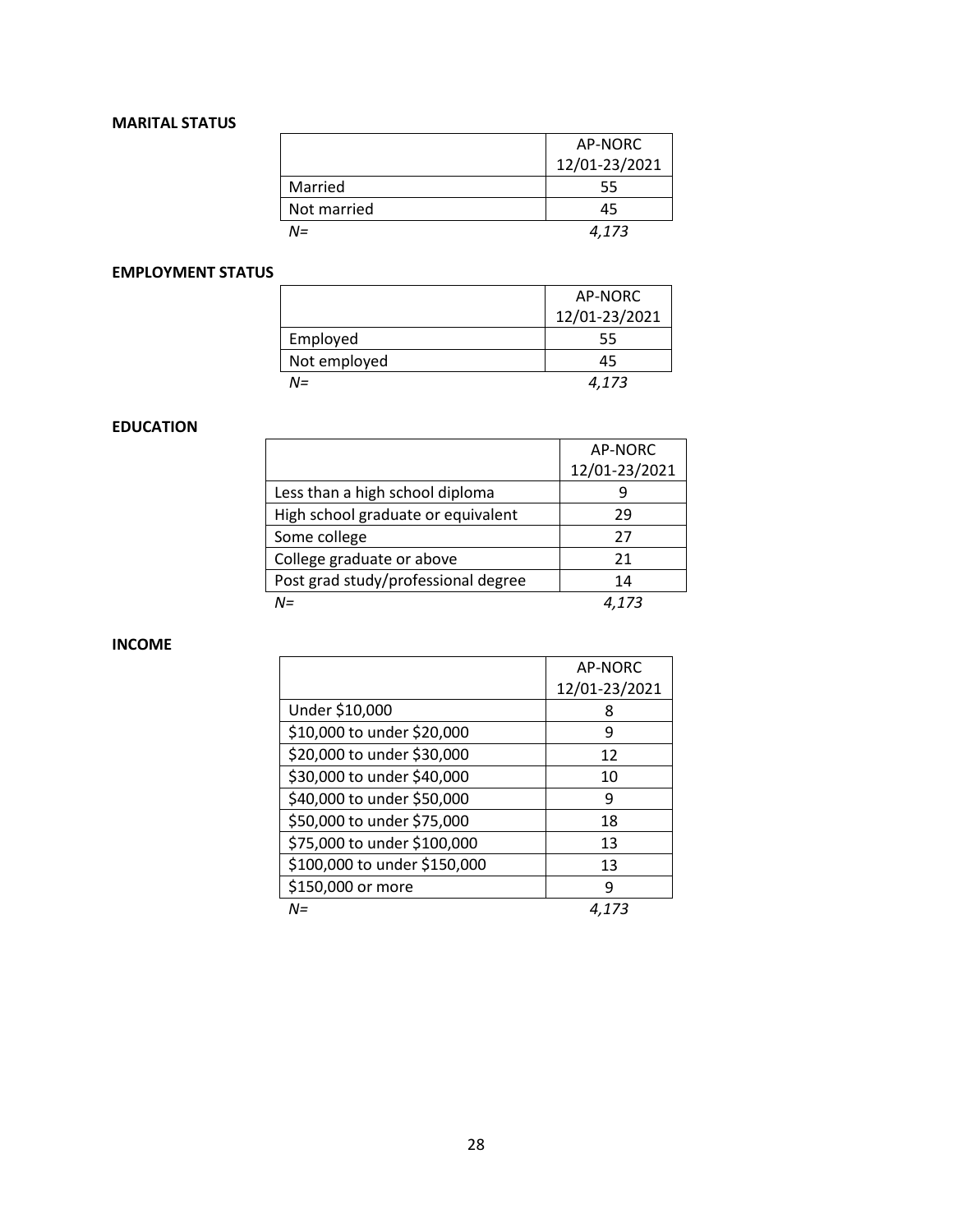#### **Study Methodology**

This survey was funded and conducted by NORC at the University of Chicago. Staff from The AP-NORC Center for Public Affairs Research collaborated on all aspects of the study.

Data were collected using both probability and non-probability sample sources. 4,173 interviews for this survey were conducted between December 1 and December 23, 2021, with adults age 18 and over, representing the 50 states and the District of Columbia.

The probability sample source is AmeriSpeak®, NORC's probability-based panel designed to be representative of the U.S. household population. During the initial recruitment phase of the panel, randomly selected U.S. households were sampled with a known, non-zero probability of selection from the NORC National Sample Frame and then contacted by U.S. mail, email, telephone, and field interviewers (face to face). The panel provides sample coverage of approximately 97% of the U.S. household population. Those excluded from the sample include people with P.O. Box-only addresses, some addresses not listed in the USPS Delivery Sequence File, and some newly constructed dwellings.

Panel members were randomly drawn from AmeriSpeak, and 2,113 completed the survey: 2,057 via the web and 56 via telephone. Panel members were invited by email or by phone from an NORC telephone interviewer. Interviews were conducted in both English and Spanish, depending on respondent preference. Respondents were offered a small monetary incentive (\$3) for completing the survey. The final stage completion rate is 30.74 percent, the weighted household panel response rate is 19.1 percent, and the weighted household panel retention rate is 75.0 percent, for a cumulative response rate of 4.4 percent.

Dynata provided 2,060 non-probability interviews with adults age 18 and over. The non-probability sample was derived based on quotas related to age, race and ethnicity, and gender. Interviews were conducted in English and Spanish via the web only. For panel recruitment, Dynata uses invitations of all types, including email invitations, phone alerts, banners, and messaging on panel community sites, to include people with a diversity of motivations to take part in research. Because non-probability panels do not start with a frame where there is known probability of selection, standard measures of sampling error and response rates cannot be calculated.

Quality assurance checks were conducted to ensure data quality. In total, 504 interviews were removed for nonresponse to at least 50% of the questions asked of them, for completing the survey in less than one-third the median interview time for the full sample, or for straight-lining all grid questions asked of them. These interviews were excluded from the data file prior to weighting.

Once the sample had been selected and fielded, and all the study data were collected and made final, a raking process was used to adjust for any survey nonresponse in the probability sample, as well as any noncoverage or under and oversampling in both probability and non-probability samples resulting from the study-specific sample design. Raking variables for both the probability and nonprobability samples included age, gender, census region, race/ethnicity, and education. Population control totals for the raking variables were obtained from the 2021 Current Population Survey. The weighted data reflect the U.S. population of people age 18 and over.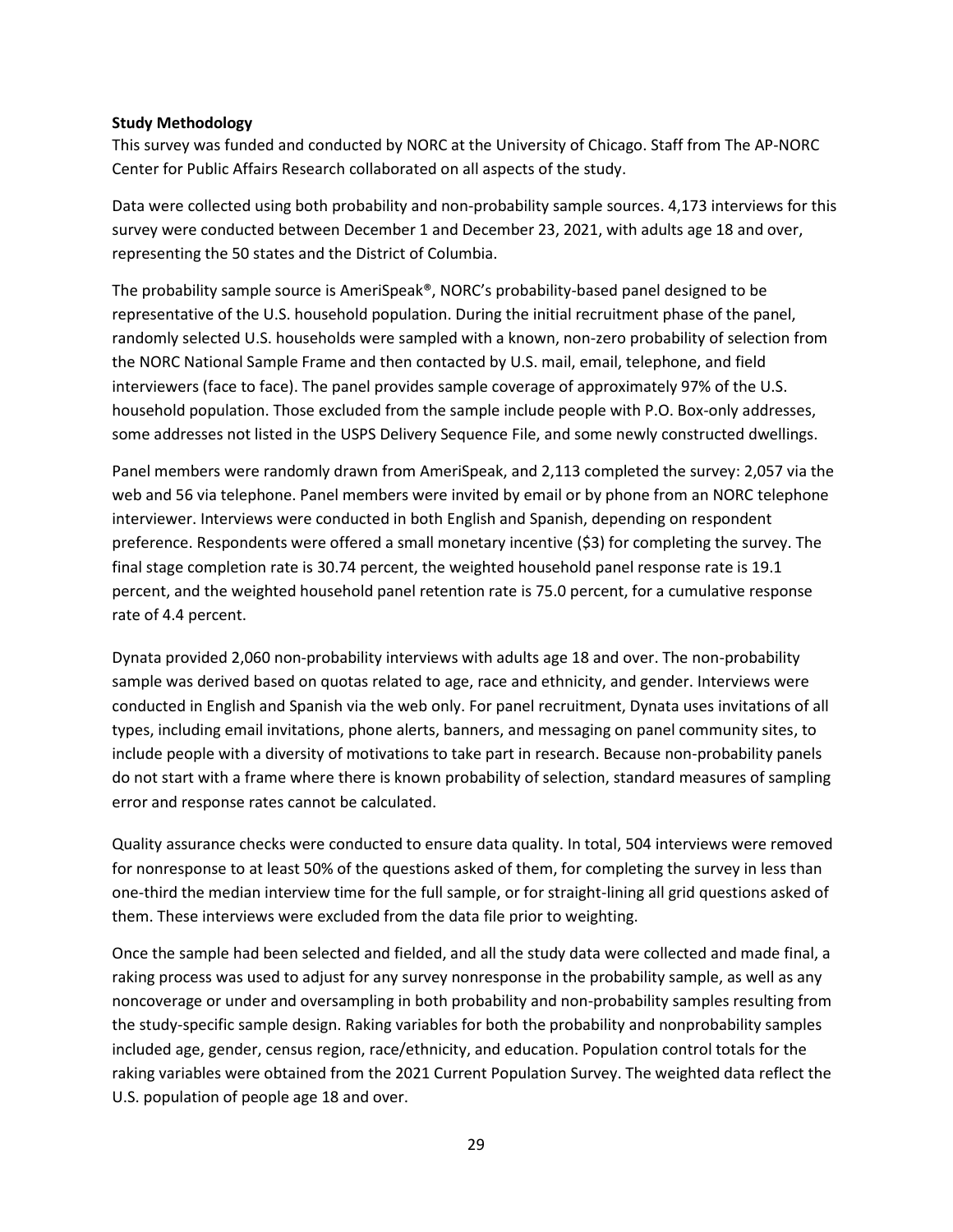In order to incorporate the nonprobability sample, NORC used TrueNorth calibration, an innovative hybrid calibration approach developed at NORC based on small area estimation methods in order to explicitly account for potential bias associated with the nonprobability sample. The purpose of TrueNorth calibration is to adjust the weights for the nonprobability sample to bring weighted distributions of the nonprobability sample in line with the population distribution for characteristics correlated with the survey variables. Such calibration adjustments help to reduce potential bias, yielding more accurate population estimates.

The weighted AmeriSpeak sample and the calibrated nonprobability sample were used to develop a small area model to support domain-level estimates, where the domains were defined by race/ethnicity, age, and gender. The dependent variables for the models were:

- Trust: Believes most can be trusted; Can't be too careful in dealing with people; It depends.
- Bible: Bible is the actual word of God; Bible is the inspired word of God but not literal; Bible is an ancient book of fables, legends, history, and moral rules recorded by men.
- Resent1: Irish, Italians, Jewish, and many other minorities overcame prejudice and worked their way up. Black people should do the same without any special favors: Somewhat/strongly agree; Neither agree nor disagree; somewhat/strongly disagree.

These were found to be key survey variables, in terms of model fit. The model included covariates, domain-level random effects, and sampling errors. The covariates were external data available from other national surveys, such as health insurance, internet access, voting behavior, and housing type from the American Community Survey or the Current Population Survey.

Finally, the combined AmeriSpeak and nonprobability sample weights were derived such that for the combined sample, the weighted estimate reproduced the small domain estimates (derived using the small area model) for key survey variables.

The overall margin of error for the combined sample is +/- 1.96 percentage points at the 95 percent confidence level, including the design effect. The margin of sampling error may be higher for subgroups.

Sampling error is only one of many potential sources of error, and there may be other unmeasured error in this or any other survey.

Complete questions and results are available at: [apnorc.org/projects/immigration-attitudes-and](file://///norc.org/projects/6789.75/Common/Topline/apnorc.org/projects/immigration-attitudes-and-conspiratorial-thinkers)[conspiratorial-thinkers.](file://///norc.org/projects/6789.75/Common/Topline/apnorc.org/projects/immigration-attitudes-and-conspiratorial-thinkers)

Additional information on the TrueNorth approach can be found here[: https://amerispeak.norc.org/our](https://amerispeak.norc.org/our-capabilities/Pages/TrueNorth.aspx)[capabilities/Pages/TrueNorth.aspx.](https://amerispeak.norc.org/our-capabilities/Pages/TrueNorth.aspx)

For more information, email [info@apnorc.org.](mailto:info@apnorc.org)